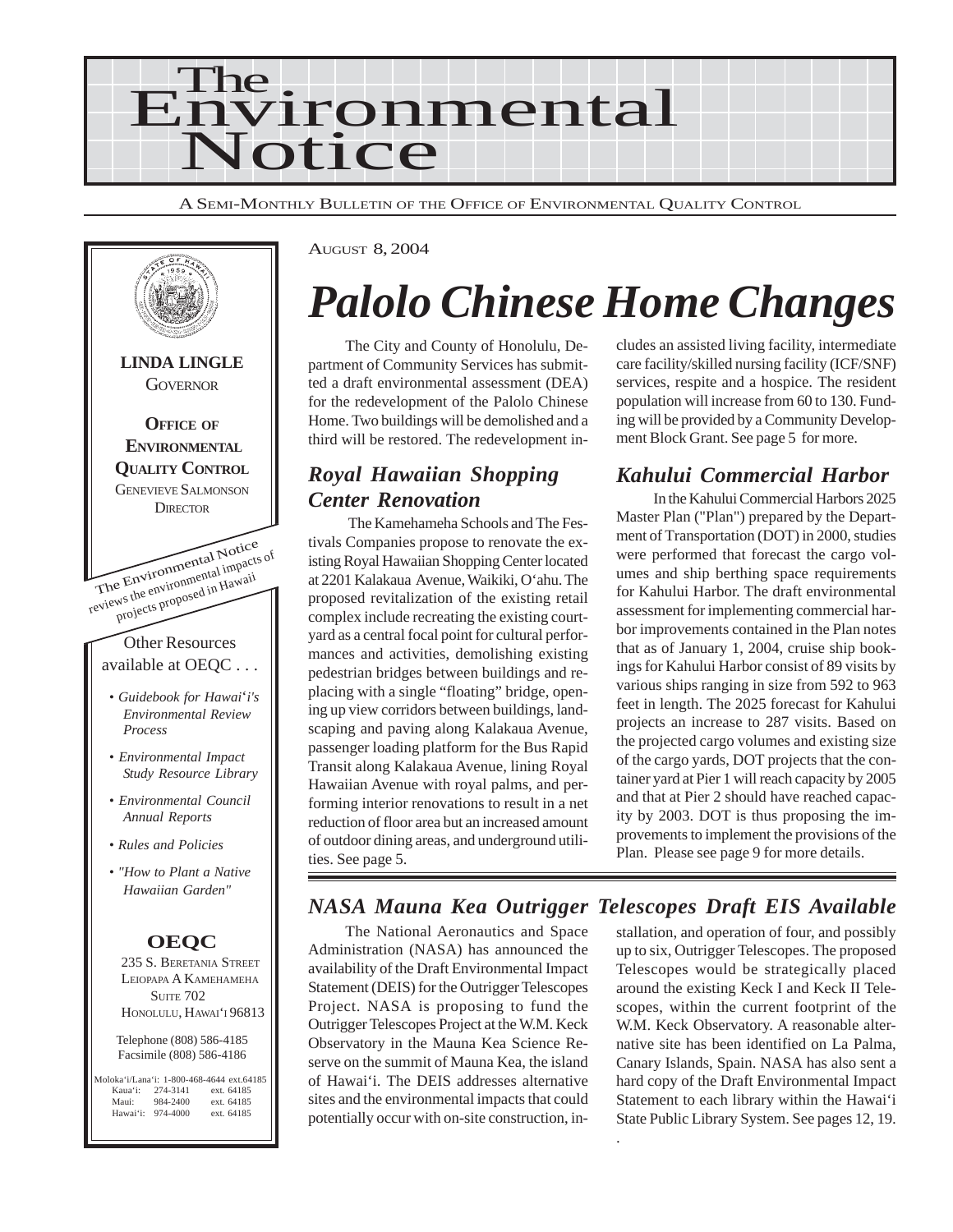

### **Draft EA**

A project or action that may affect the environment cannot be implemented until an Environmental Assessment (EA) is prepared in accordance with Chapter 343, Hawai'i Revised Statutes (HRS). If the lead State or county agency (the *proposing agency* for agency actions, or the *approving agency* for applicant actions) anticipates that the project will have no significant environmental impact, then affected agencies, individuals, and organizations must be consulted and a Draft EA (DEA) is written and public notice is published in this periodic bulletin (see, section 343-3, HRS) known as the *Environmental Notice*. The public has 30 days to comment on the Draft EA from the date of the first notice.

### **Final EA and FONSI**

After the lead agency reviews the public comments, if it determines that the project will have no significant effect on the environment, then it will prepare a Final EA (FEA) and issue a Finding of No Significant Impact (FONSI) formerly called a *Negative Declaration.* The Final EA must respond to all public comments. An Environmental Impact Statement will not be required and the project may now be implemented. The public has 30 days from the first notice of a FONSI in this periodic bulletin to ask a court to require the preparation of an EIS.

### **Final EA and EISPN**

When a lead agency decides that a project may have a significant environmental impact, an Environmental Impact Statement (EIS) must be prepared prior to implementing the project. Like the DEA (see *above*), affected agencies, individuals and organizations must be consulted prior to preparation of the final EA (FEA) and issuance of a determination called an EIS preparation notice (EISPN). (The EA is called *final*, to distinguish it from the draft, above). After the FEA is written by the lead agency, and notice of the FEA and EISPN is published in the this periodic bulletin, any agency, group, or individual has 30 days from the first publication of the EISPN to request to become a consulted party and to make written comments regarding the environmental effects of the proposed action. The public (including an applicant) has 60 days from the first notice of an EISPN in this periodic bulletin to ask a court to not require the preparation of an EIS.

### **Draft EIS**

After receiving the comments on the FEA and EISPN (see *above*), the lead agency or private applicant must prepare a Draft Environmental Impact Statement (DEIS) prior to project implementation. This document must completely disclose the likely impacts of a project. Direct, indirect and cumulative impacts must be discussed along with measures proposed to mitigate them.

The public has 45 days from the first publication date in this periodic bulletin to comment on a DEIS. The DEIS must respond to comments received during the FEA-EISPN comment period in a *point-by-point* manner.

### **Final EIS**

After considering all public comments filed during the DEIS stage, the agency or applicant must prepare a Final EIS (FEIS). The FEIS must respond in a *point-by-point* manner to all comments from the draft stage. Requisite deeper analyses must be included in the FEIS. For applicant projects, the approving agency is authorized to accept the FEIS. For agency project the Governor or the county mayor is the accepting authority. Only after the EIS is accepted may the project be implemented.

### **Acceptability**

If the FEIS is accepted, the law requires that notice of this be published in this periodic bulletin. The public has 60 days from the date of first notice of acceptance to ask a court to vacate the acceptance of an EIS. In the case of applicant actions, the law requires that an approving agency must make a determination on acceptance within thirty-days of receipt of the FEIS or the FEIS is deemed accepted. Also, for applicant actions, the law provides for an administrative appeal of a non-acceptance to the Environmental Council.

### **NEPA**

The National Environmental Policy Act (NEPA) requires federal projects to prepare an EA or EIS. It many ways it is similar to Hawai'i's law. Some projects require both a state (or county) *and* federal EIS and the public comment procedure should be coordinated. Although not required by law, the OEQC publishes NEPA notices in this periodic bulletin to help keep the public informed of important federal actions.

### **SMA Permits**

The Special Management Area (SMA) is along the coastlines of all our islands and development in this area is generally regulated by Chapter 205A, HRS and county ordinance. A special subset of the SMA that is regulated by Chapter 343, HRS is the Shoreline Setback Area. Most development in this area requires a Special Management Permit (SMP). This periodic bulletin posts notice of these SMP applications to encourage public input.

### **Shoreline Certifications**

State law requires that Hawai'i shorelines be surveyed and certified when necessary to clearly establish the shoreline setback (an area contained between the certified shoreline and a prescribe distance inland (usually 40 feet) from the certified shoreline). The public may participate in the process to help assure accurate regulatory boundaries. Private land owners often petition to have their shoreline certified by the State surveyor prior to construction. This periodic bulletin publishes notice from the Department of Land and Natural Resources of both shoreline certification applicants and of final certifications or rejections.

### **Environmental Council**

The Environmental Council is a fifteenmember citizen board appointed by the Governor to advise the State on environmental concerns. The council makes the rules that govern the Environmental Impact Statement process. The agendas of their regular meetings are published on the Internet at http://www.ehawaiigov.org/calendar and the public is invited to attend.

### **Exemption Lists**

Government agencies must keep a list describing the minor activities they regularly perform that are declared exempt from the environmental review process. These lists are reviewed and approved by the Environmental Council. This periodic bulletin will publish an agency's draft exemption list for public comment prior to Council decision making, as well as notice of the Council's decision on the list.

### **Conservation District**

Any use of land in the State Conservation District requires a Conservation District Use Application (CDUA). These applications are reviewed and approved by the Board of Land and Natural Resources (BLNR). Members of the public may intervene in the permit process. Notice of these permit applications is published in this periodic bulletin.

### **Endangered Species**

This periodic bulletin is required by Section 343-3(c), HRS, to publish notice of public comment periods or public hearings for habitat conservation plans (HCP), safe harbor agreements (SHA), or incidental take licenses (ITL) under the federal Endangered Species Act, as well as availability for public inspection of a proposed HCP or SHA, or a proposed ITL (as a part of an HCP or SHA).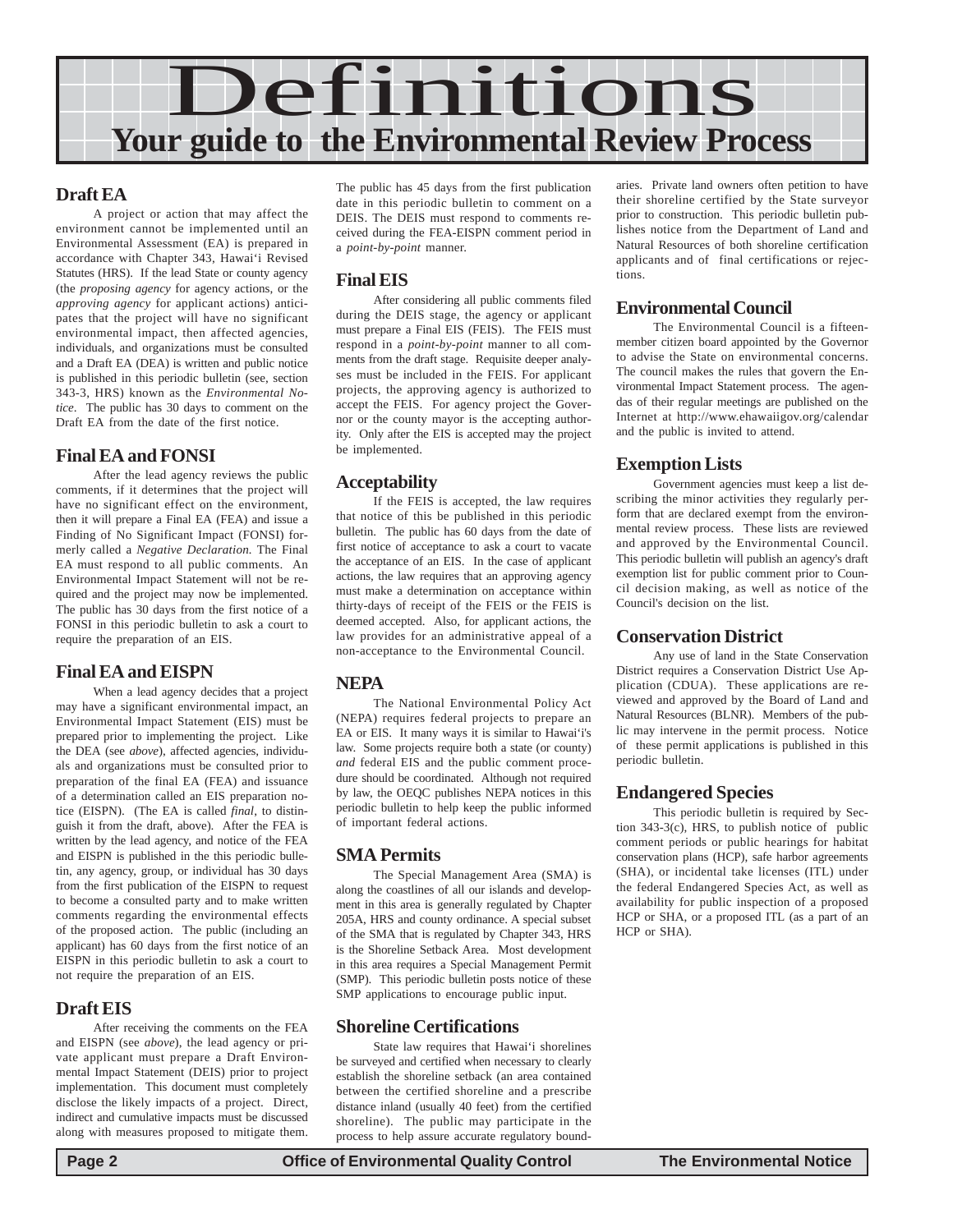# Table of Contents

#### AUGUST 8, 2004

### **O'ahu Notices**

#### **Draft Environmental Assessments**

| (4) Royal Hawaiian Shopping Center Revitalization |  |
|---------------------------------------------------|--|
|                                                   |  |

#### **National Environmental Policy Act (NEPA)**

[Biomedical Research Center at Tripler Army Medical Center, O'ahu 6](#page-5-0)

#### **Previously Published Projects**

### **[Environmental Council](#page-6-0)**

| Meetings of the Environmental Council on Thursday, August 12, |  |
|---------------------------------------------------------------|--|
|                                                               |  |

### **[Maui Notices](#page-7-0)**

#### **Draft Environmental Assessments**

| (2) Hawaiian Homestead Land Subdivisions at Waiohuli |  |
|------------------------------------------------------|--|
|                                                      |  |
|                                                      |  |
|                                                      |  |

### **Previously Published Projects Pending Public Comments**

### **[Hawai'i Notices](#page-11-0)**

| <b>Final Environmental Assessments/</b><br><b>Findings of No Significant Impacts (FONSI)</b> |
|----------------------------------------------------------------------------------------------|
| <b>National Environmental Policy Act (NEPA)</b>                                              |
| Outrigger Telescopes Project, Mauna Kea Science Reserve                                      |
| <b>Previously Published Projects Pending Public Comment</b>                                  |
|                                                                                              |

### **Kaua'i Notices**

| <b>Previously Published Projects Pending Public Comments</b> |  |
|--------------------------------------------------------------|--|
|                                                              |  |

### **[Shoreline Notices](#page-13-0)**

# **Pollution Control Permit Applications**

|--|

### **Costal Zone News**

| (1) Federal Funds for Maintenance Dredging of Manele Small Boat |
|-----------------------------------------------------------------|
|                                                                 |
| (2) NAVAIR Proposes to Measure and Monitor Specific             |
| Characteristics of the Water Column Near the Sand Island        |
|                                                                 |
| (3) Market Street Improvements - Wells Street to Mokuhau Road,  |
|                                                                 |
|                                                                 |
|                                                                 |

# **Environmental Tip**

|--|--|--|--|--|

# **[Federal Notices](#page-18-0)**

### **Announcement**

2004 Efficient Electro-Technology Exposition & Conference ........ 11

*We provide access to our activities without regard to race, color, national origin (including language), age, sex, religion, or disability. Write or call OEQC or our departmental Affirmative Action Officer at Box 3378, Honolulu, HI 96801-3378 or at (808) 586- 4616 (voice/tty) within 180 days of a problem. OEQC intends to make the information in this bulletin accessible to everyone. Individuals that require this material in a different format (such as large type or braille), should contact our office for assistance.*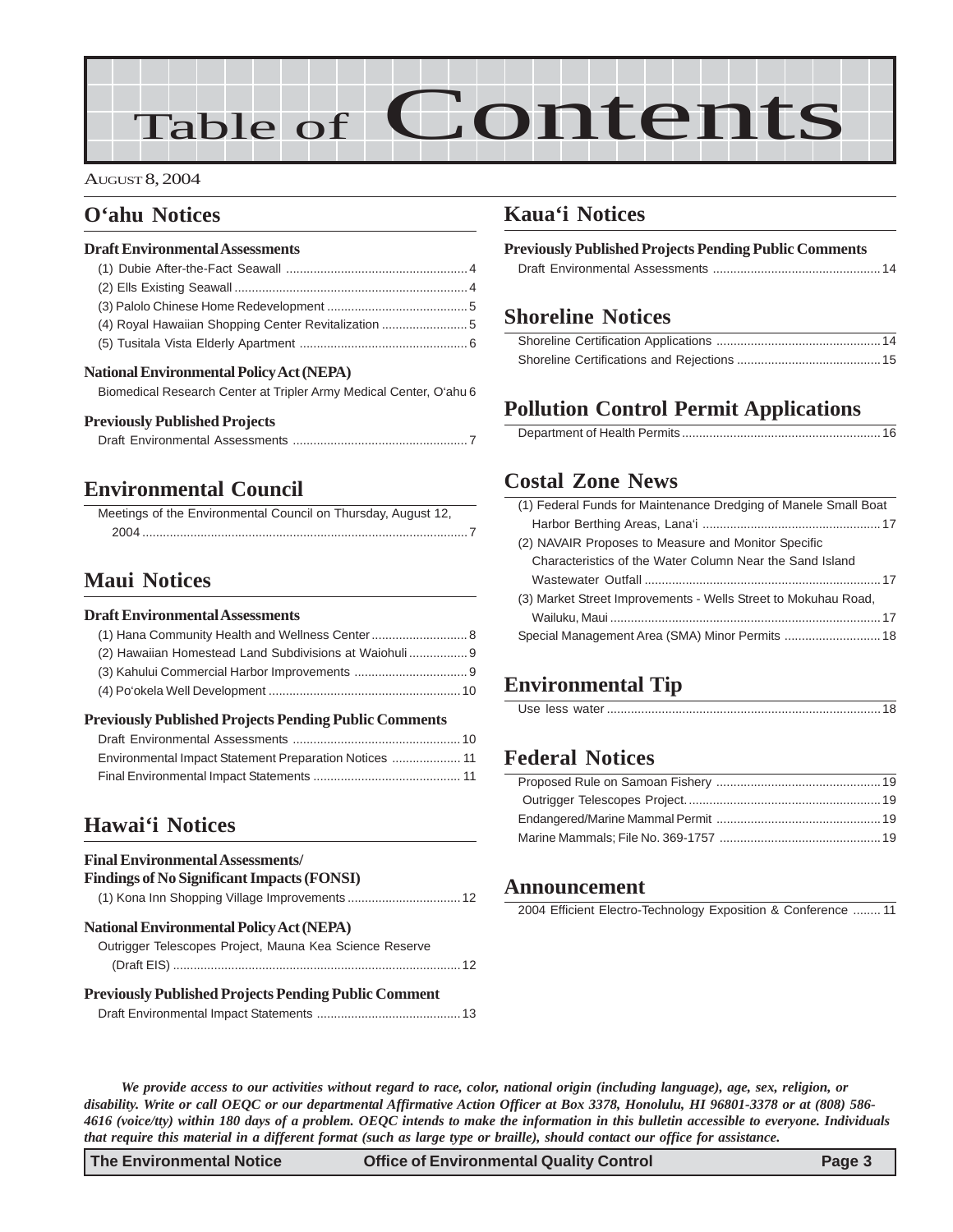<span id="page-3-0"></span>AUGUST 8, 2004

# **Draft Environmental Assessments**

# **(1) Dubie After-the-Fact Seawall**

| District:                         | Ko'olaupoko                                  |
|-----------------------------------|----------------------------------------------|
| TMK:                              | <b>Kympy</b><br>$4 - 3 - 3:64$               |
| <b>Applicant:</b>                 | George Dubie & Mrs. Geraldine                |
|                                   | Dubie-Cvitanovich                            |
|                                   | 1516 Mokulua Drive                           |
|                                   | Kailua, Hawai'i 96734                        |
| <b>Approving Agency/Accepting</b> |                                              |
| <b>Authority:</b>                 | City and County of Honolulu                  |
|                                   | Department of Planning and Permitting        |
|                                   | 650 South King Street, 7 <sup>th</sup> Floor |
|                                   | Honolulu, Hawai'i 96813                      |
|                                   | Contact: Steve Tagawa (523-4817)             |
| <b>Consultant:</b>                | Analytical Planning Consultants, Inc.        |
|                                   | 928 Nu'uanu Avenue, Suite 502                |
|                                   | Honolulu, Hawai'i 96813                      |
|                                   | Contact: Donald Clegg (536-5696)             |
| <b>Public Comment</b>             |                                              |
| <b>Deadline:</b>                  | September 7, 2004                            |
| <b>Status:</b>                    | DEA First Notice pending public comment.     |
|                                   | Address comments to the applicant with       |
|                                   | copies to the approving agency or accepting  |
|                                   | authority, the consultant and OEQC.          |
| <b>Permits</b>                    |                                              |
| <b>Required:</b>                  | Shoreline Variance, Zoning                   |

The applicant seeks after-fact-approval of a shoreline setback variance to retain an unauthorized 8-foot high concrete rubble masonry (CRM) seawall at 1516 Mokulua Drive in Lanikai, O'ahu. The seawall forms the 75-foot long seaward (makai) boundary of the site, and includes a 15-foot wide recessed stairwell and 2.5 foot wide concrete cap with decking, all within the 40-foot shoreline setback. The seawall is constructed at 0 feet mean sea level (msl) and retains backfill of approximately 6.5 feet. The seawall rises 32 inches above the existing fill retained behind the seawall. According to the applicant, the seawall was constructed in the 1970s. City records indicate another unauthorized seawall is adjacent to this site, on the left (north) and a nonconforming seawall is adjacent at the right (south) of the site. The construction of such a seawall is prohibited unless a Shoreline Setback Variance is obtained, pursuant to Chapter 23, Revised Ordinances of Honolulu. In addition, the City and County of Honolulu's zoning regulations, the Land Use Ordinance (LUO), Section 21-4.40(a), prohibits retaining walls containing fill above 6 feet in height within required yards. Therefore, the existing seawall will also require that a zoning variance also be obtained.

# **(2) Ells Existing Seawall**

**2**

| District:             | Waialua                                     |
|-----------------------|---------------------------------------------|
| TMK:                  | $6 - 8 - 09$ : 10                           |
| <b>Applicant:</b>     | Michael Ells (671-4588)                     |
|                       | 68-001 La'au Paina Place                    |
|                       | Waialua, Hawai'i 96792                      |
|                       | Approving Agency/Accepting                  |
| <b>Authority:</b>     | City and County of Honolulu                 |
|                       | Department of Planning and Permitting       |
|                       | 650 South King Street                       |
|                       | Honolulu, Hawai'i 96813                     |
|                       | Contact: Ardis Shaw-Kim (527-5349)          |
| <b>Consultant:</b>    | Analytical Planning Consultants, Inc.       |
|                       | 928 Nu'uanu Avenue, Suite 502               |
|                       | Honolulu, Hawai'i 96813                     |
|                       | Contact: Donald Clegg (536-5695)            |
| <b>Public Comment</b> |                                             |
| Deadline:             | September 7, 2004                           |
| <b>Status:</b>        | DEA First Notice pending public comment.    |
|                       | Address comments to the applicant with      |
|                       | copies to the approving agency or accepting |
|                       | authority, the consultant and OEQC.         |
| <b>Permits</b>        |                                             |
| Required:             | Shoreline Variance, Building                |

The project site, TMK 6-8-09: 010 at 68-001 La'au Paina Place, Waialua, O'ahu, Hawai'i is located at the end of a cul-desac in a small residential subdivision called Pine Wood Beach Tract makai of Farrington Highway. The subject property is located west of and adjacent to the Mokule'ia Beach Colony. The

**1**

 $\frac{1}{2}$   $\frac{4}{5}$  3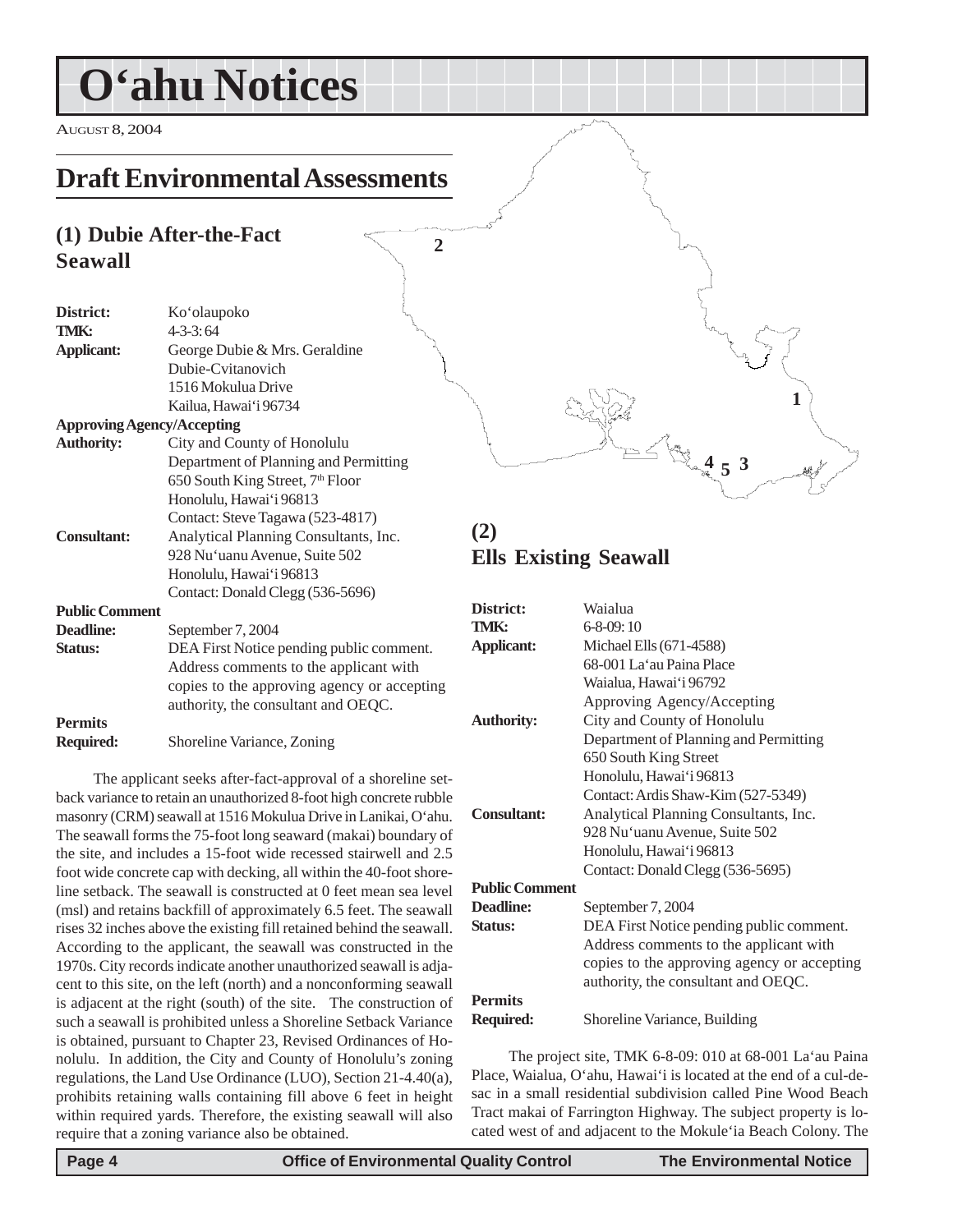#### AUGUST 8, 2004

<span id="page-4-0"></span>12,287 square foot property contains a single family dwelling that was moved in 1976 to its present location on the property via a City Relocation Permit. The applicant proposes to seek approval of a shoreline setback variance for an existing concrete rubble masonry (CRM) seawall that was built in 1982-83 along the property's 76-foot wide ocean frontage and within the 40 foot shoreline setback area. The seawall is approximately 6 feet wide at the base tapering to 18 inches at the top. The base of the wall is buried below existing grade. The property's front yard, which is landscaped with yard grass, plant materials and coconut trees, is level with the top of the seawall. The seaward is about 8 feet high when measured from the seaward side. A shoreline survey documenting the existing seawall as the shoreline was completed on May 7, 2004 and submitted on June 2, 2004 to the State Department of Land and Natural Resources. The Mokule'ia Beach area is developed with single family residences, many of which have government-permitted individual and contiguous vertical seawalls. There are existing seawalls on either side of the subject property. Without the seawall, erosion would significantly impact the shoreline frontage of the subject property, threatening the existing residential structure. A Shoreline Setback Variance and an after-the-fact building permit will be required.

### **(3) Palolo Chinese Home Redevelopment**

|                       |                                             |                       | where it passes the existing adjac |
|-----------------------|---------------------------------------------|-----------------------|------------------------------------|
| District:             | Honolulu                                    |                       |                                    |
| TMK:                  | 3-4-13:01, 3-4-26:37                        |                       |                                    |
| <b>Applicant:</b>     | Palolo Chinese Home                         | (4) Royal Hawaiian Sh |                                    |
|                       | 2459 10th Avenue                            | <b>Revitalization</b> |                                    |
|                       | Honolulu, Hawai'i 96816                     |                       |                                    |
|                       | Contact: Leigh-Wai Doo (739-6033)           | District:             | Honolulu                           |
|                       | <b>Approving Agency/Accepting</b>           | TMK:                  | $2 - 6 - 002:018$                  |
| <b>Authority:</b>     | City and County of Honolulu                 | <b>Applicant:</b>     | Kamehameha S                       |
|                       | Department of Community Services            |                       | 567 South King                     |
|                       | 715 S. King Street, 2 <sup>nd</sup> Floor   |                       | Honolulu, Hawa                     |
|                       | Honolulu, Hawai'i 96813                     |                       | Contact: Susan'                    |
|                       | Contact: Keith Ishida (527-5092)            |                       | and                                |
| <b>Consultant:</b>    | Wilson Okamoto Corporation                  |                       | The Festival Co                    |
|                       | 1907 S. Beretania Street, Suite 400         |                       | 9841 Airport Bo                    |
|                       | Honolulu, Hawai'i 96826                     |                       | Los Angeles, Ca                    |
|                       | Contact: Earl Matsukawa (946-2277)          |                       | Contact: Jerry G                   |
| <b>Public Comment</b> |                                             |                       | <b>Approving Agency/Accepting</b>  |
| <b>Deadline:</b>      | September 7, 2004                           | <b>Authority:</b>     | City and Count                     |
| Status:               | DEA First Notice pending public comment.    |                       | Department of I                    |
|                       | Address comments to the applicant with      |                       | 650 South King                     |
|                       | copies to the approving agency or accepting |                       | Honolulu, Hawa                     |
|                       | authority, the consultant and OEQC.         |                       | Contact: Anthor                    |
|                       | This is a joint Federal-State draft EA.     | <b>Consultant:</b>    | Wilson Okamot                      |
| <b>Permits</b>        |                                             |                       | 1907 South Ber                     |
| <b>Required:</b>      | CUP, Grading, Grubbing                      |                       | Honolulu, Hawa                     |
|                       |                                             |                       | Contact: Earl M                    |
|                       |                                             |                       |                                    |

Palolo Chinese Home (PCH), a not-for-profit organization was established in 1917 and serves as a care facility for the elderly. PCH is located on an approximately 14.97-acre parcel identified as TMK 3-4-13:001 and a 4,930 square foot parcel identified as TMK 3-4-26:37 in Palolo Valley on O'ahu. Palolo Chinese Home (PCH) proposes to redevelop its existing campus, which presently includes an Adult Residential Care Home and Nursing Level Care facility serving up to 60 residents. Redevelopment will expand the PCH to include an 88-unit Assisted Living residential facility and a 42-bed intermediate/skilled nursing care facility. Proposed improvements include renovating the existing Lani Booth Hall, demolishing the existing Farm Memorial Hall and Victoria Ward Hall, restoring a previously used driveway, and providing additional parking areas. The accepting agency is the City and County of Honolulu Department of Community Services in conjunction with the use of federal and city (CDBG) funds for portions of the proposed project. No significant impacts are anticipated during the construction and subsequent occupation of the proposed project. Construction activities are anticipated to have short-term noise, traffic and air-quality impacts in the surrounding area. Construction noise and air quality impacts will be minimized by compliance with applicable State Department of Health rules. No significant long-term environmental or community impacts in the vicinity of the project site are anticipated. Traffic noise along the restored driveway will be attenuated by providing a landscaped buffer and a solid wall ent residences.

# **(4) Appling Center**

| District:                         | Honolulu                                     |
|-----------------------------------|----------------------------------------------|
| TMK:                              | $2 - 6 - 002$ : 018                          |
| <b>Applicant:</b>                 | Kamehameha Schools                           |
|                                   | 567 South King Street, Suite 200             |
|                                   | Honolulu, Hawai'i 96813                      |
|                                   | Contact: Susan Todani (523-6239)             |
|                                   | and                                          |
|                                   | The Festival Companies                       |
|                                   | 9841 Airport Boulevard, Suite 700            |
|                                   | Los Angeles, California 90045                |
|                                   | Contact: Jerry Garner (310-665-9641)         |
| <b>Approving Agency/Accepting</b> |                                              |
| <b>Authority:</b>                 | City and County of Honolulu                  |
|                                   | Department of Planning and Permitting        |
|                                   | 650 South King Street, 7 <sup>th</sup> Floor |
|                                   | Honolulu, Hawai'i 96813                      |
|                                   | Contact: Anthony Ching (527-5833)            |
| <b>Consultant:</b>                | Wilson Okamoto Corporation                   |
|                                   | 1907 South Beretania Street, Suite 400       |
|                                   | Honolulu, Hawai'i 96826                      |
|                                   | Contact: Earl Matsukawa (946-2277)           |
|                                   |                                              |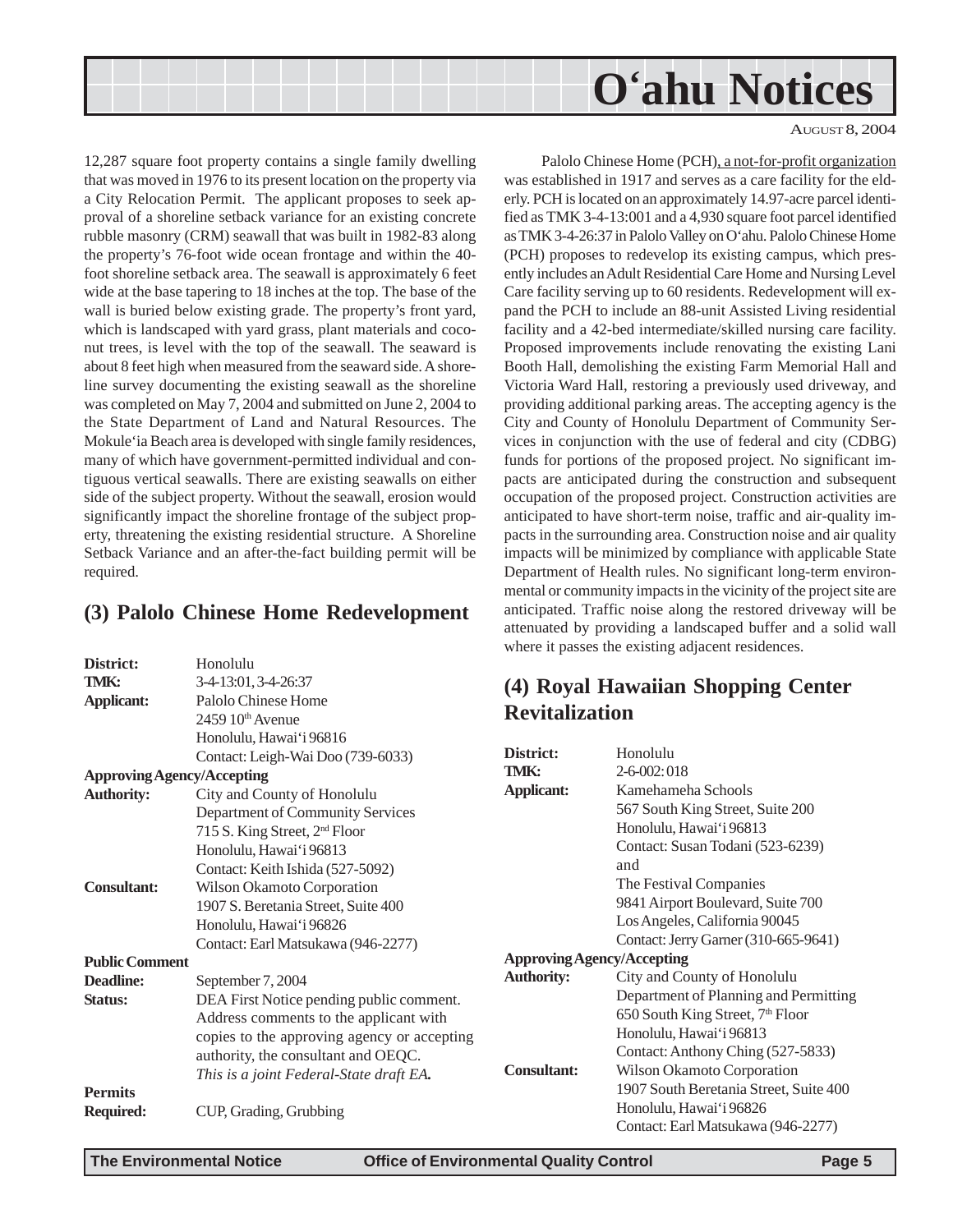<span id="page-5-0"></span>AUGUST 8, 2004

#### **Public Comment**

| September 7, 2004                           |
|---------------------------------------------|
| DEA First Notice pending public comment.    |
| Address comments to the applicants with     |
| copies to the approving agency or accepting |
| authority, the consultant and OEQC.         |
|                                             |
| Waikiki Special District                    |
|                                             |

The applicant proposes to renovate the existing Royal Hawaiian Shopping Center located at 2201 Kalakaua Avenue, Waikiki, O'ahu. The proposed revitalization of the existing retail complex include recreating the existing courtyard as a central focal point for cultural performances and activities, demolishing existing pedestrian bridges between buildings and replacing with a single "floating" bridge, open up view corridors between buildings, landscaping and paving along Kalakaua Avenue, passenger loading platform for the Bus Rapid Transit along Kalakaua Avenue, Royal Hawaiian Avenue lined with royal palms, interior renovations to result in a net reduction of floor area but increase amount of outdoor dining areas, and underground utilities. The environmental impacts of the proposed development are not expected to be significant with use of appropriate mitigation measures. According to the applicant, no significant impacts are anticipated during the construction and subsequent occupation/ operation of the proposed project. Construction activities are anticipated to have short-term noise, traffic and air quality impacts in the surrounding area. Construction noise and air quality impacts will be minimized with applicable State Department of Health rules. No significant long-term traffic impact in the vicinity of the project site is anticipated. The project will comply with all applicable Waikiki Special District development standards, including those for building height, density, open space, and setbacks.

### **(5) Tusitala Vista Elderly Apartment**

| District:                         | Honolulu                                     |
|-----------------------------------|----------------------------------------------|
| TMK:                              | 2-6-024:070,071                              |
| <b>Applicant:</b>                 | Hawai'i Housing Development Corporation      |
|                                   | 725 Kapi 'olani Boulevard, Suite C-103       |
|                                   | Honolulu, Hawai'i 96813                      |
|                                   | Contact: Gary Furuta (429-7815)              |
| <b>Approving Agency/Accepting</b> |                                              |
| <b>Authority:</b>                 | City and County of Honolulu                  |
|                                   | Department of Planning and Permitting        |
|                                   | 650 South King Street, 7 <sup>th</sup> Floor |
|                                   | Honolulu, Hawai'i 96813                      |
|                                   | Contact: Anthony Ching (527-5833)            |
| <b>Consultant:</b>                | Kusao & Kurahashi, Inc.                      |
|                                   | 2752 Woodlawn Drive, Suite 5-202             |
|                                   | Honolulu, Hawai'i 96822                      |
|                                   | Contact: Keith Kurahashi (988-2231)          |

#### **Public Comment**

| Deadline:        | September 7, 2004                        |
|------------------|------------------------------------------|
| Status:          | DEA First Notice pending public comment. |
|                  | Address comments to the applicant with   |
|                  | copies to the approving agency or        |
|                  | accepting authority, the consultant and  |
|                  | OEOC.                                    |
| <b>Permits</b>   | Chapter 201-G, HRS (affordable housing   |
| <b>Required:</b> | exemptions); Special District, Building  |
|                  |                                          |

The applicant proposes to construct an affordable elderly rental apartment complex at 2423 and 2429 Ala Wai Boulevard, Waikiki, O'ahu. The proposed complex will consist of a 9 story building of 106 rental apartment units, one unit for the resident manager, multi-purpose room, laundry facilities, private park with "victory" garden, 29 parking stalls, and one loading stall. There will be 99 one-bedroom and 8 two-bedroom units. Five of the units will be accessible to persons with disabilities. All other units will be adaptable. The complex will be for elderly residents (62 years and older) who earn at or below 50 percent of the area median income (AMI). The applicant will also provide 36 public parking stalls on the mauka portion of the parcel, accessible by Ala Wai Boulevard, to be operated by the city. The environmental impacts of the proposed development are not expected to be significant with use of appropriate mitigation measures. According to the applicant, the project is expected to reduce the fugitive dust, erosion and sediment transport that occurs from the current vacant, undeveloped parcel and will improve the overall aesthetic in the area. An assessment for this project pursuant to Chapter 343, Hawai'i Revised Statutes (HRS) for work is proposed in the Waikiki area. Exemptions from various zoning requirements for density, off-street parking and loading, yard encroachments, park dedication, open space, encroachment into transitional height setbacks, building permit fees, real property taxes, sewer connection fees, and deferral of sewer connection and Board of Water Supply connection fees are also being requested through a Chapter 201G HRS exemption application process.

# **National Environmental Policy Act (NEPA)**

# **Biomedical Research Center at Tripler Army Medical Center, O'ahu**

| District:  | Honolulu                                  |
|------------|-------------------------------------------|
| Applicant: | Department of the Army                    |
|            | Contact: Peter Yuh, Jr. (656-2878 x 1051) |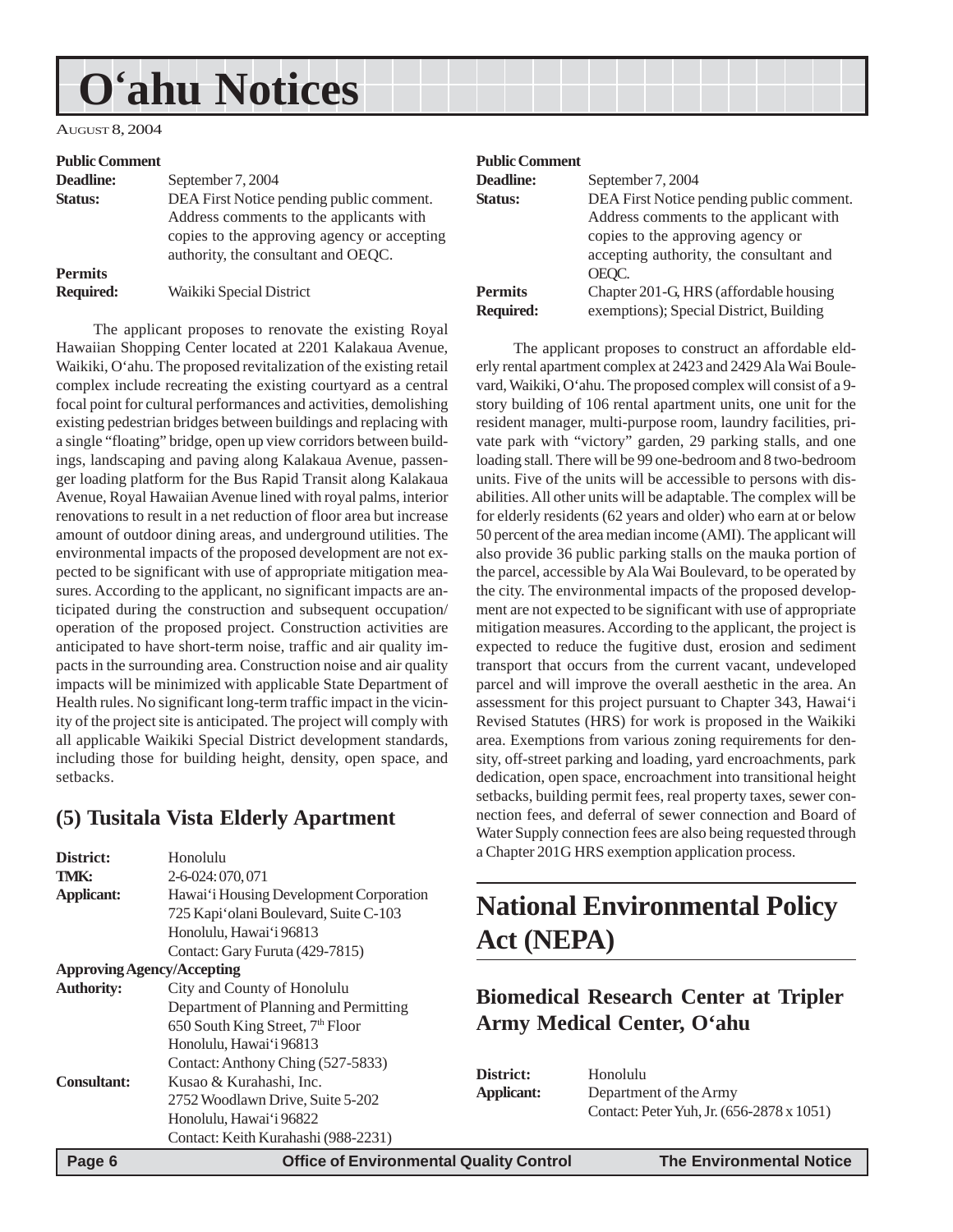AUGUST 8, 2004

### <span id="page-6-0"></span>**Public Comment Deadline:** September 7, 2004

The proposed action involves the construction of a new 67,000 square-foot, three-story Biomedical Research Center (BRC) that would house the functions of the Department of Clinical Investigation (DCI) and Animal Care Facility (ACF), which are currently accommodated through several dispersed buildings at TAMC. The project includes the construction of a paved parking area for approximately 104 vehicles. Project construction-related activities have the potential to generate environmental effects (i.e., soil erosion, sedimentation, and silt runoff), that could potentially impact a population of the Orange-black Hawaiian damselfly (*Megalagrion xanthomelas*), a candidate for listing under the Endangered Species Act. Design elements, such as the configuration of the parking lot, and the application of engineering Best Management Practices to control silt and sediment in runoff will help to avoid impacts to the damselfly. All mitigation measures listed in the EA will be implemented. The Army will complete Section 106 consultation with the Hawai'i State Historic Preservation Division, prior to commencing any substantial alterations or demolition of buildings of historic interest that would be vacated when consolidating the DCI and AFC into the proposed BRC. Based on the information compiled during the preparation of the EA, it has been concluded that the construction of the proposed BRC would not constitute a major action having significant effects on the quality of the man made or natural environment. Copies of the EA and Draft FNSI are available for review and can be obtained upon request by contacting Peter Yuh, Jr. at 656-2878, extension 1051. Any comments should be provided by September 7, 2004 and sent to: Peter Yuh, Jr., Environmental Division (APVG-GWV), Directorate of Public Works, U.S. Army Garrison, Hawai'i, 572 Santos Dumont Ave., Wheeler Army Airfield, Schofield Barracks, Hawai'i 96857-5013. At the conclusion of the review period the Army will respond to any comments, and finalize and sign the FNSI, if appropriate.

# **Previously Published Projects**

### **Draft Environmental Assessments**

### **'Ewa Nonpotable Water System Expansion**

| <b>Applicant:</b>     | City and County of Honolulu                 |
|-----------------------|---------------------------------------------|
|                       | <b>Board of Water Supply</b>                |
|                       | 630 South Beretania Street                  |
|                       | Honolulu, Hawai'i 96843                     |
|                       | Contact: Scot Muraoka (748-5942)            |
|                       | <b>Approving Agency/Accepting</b>           |
| <b>Authority:</b>     | Same as above                               |
|                       | Contact: Clifford Jamile (748-5061)         |
| <b>Public Comment</b> |                                             |
| Deadline:             | August 23, 2004                             |
|                       | <b>North-South Road and Kapolei Parkway</b> |
| <b>Applicant:</b>     | Department of Transportation                |
|                       | 869 Punchbowl Street                        |
|                       | Honolulu, Hawai'i 96813                     |
|                       | Contact: Ron Tsuzuki (587-1830)             |
|                       | <b>Approving Agency/Accepting</b>           |
| <b>Authority:</b>     | Same as above.                              |
| <b>Public Comment</b> |                                             |
| Deadline:             | August 23, 2004                             |
|                       | <b>Waipahu Street Drainage Improvements</b> |
| <b>Applicant:</b>     | City and County of Honolulu                 |
|                       | Department of Design and Construction       |
|                       | 650 South King Street                       |
|                       | Honolulu, Hawai'i 96813                     |
|                       | Contact: Keith Sugihara (527-5896)          |
|                       | <b>Approving Agency/Accepting</b>           |
| <b>Authority:</b>     | Same as above.                              |
| <b>Public Comment</b> |                                             |
| Deadline:             | August 23, 2004                             |

# **Environmental Council**

# **Meetings of the Environmental Council on Thursday, August 12, 2004**

The Environmental Council of the Department of Health and its various Standing Committees (Annual Report, Exemption Lists, and Administrative Rules) will be meeting on Thursday, August 12, 2004, at 12:30 P.M., 1:00 P.M., and 2:00 P.M., in various rooms of Leiopapa A Kamehameha (the State office tower) located at 235 South Beretania Street, Honolulu.

Please see the agenda posted on the State Calendar Meeting Announcments Internet site at *http://www.ehawaiigov.org/ serv/eventcal?PF=hic&Clist=81&\_action=View+Calendar* for detailed information.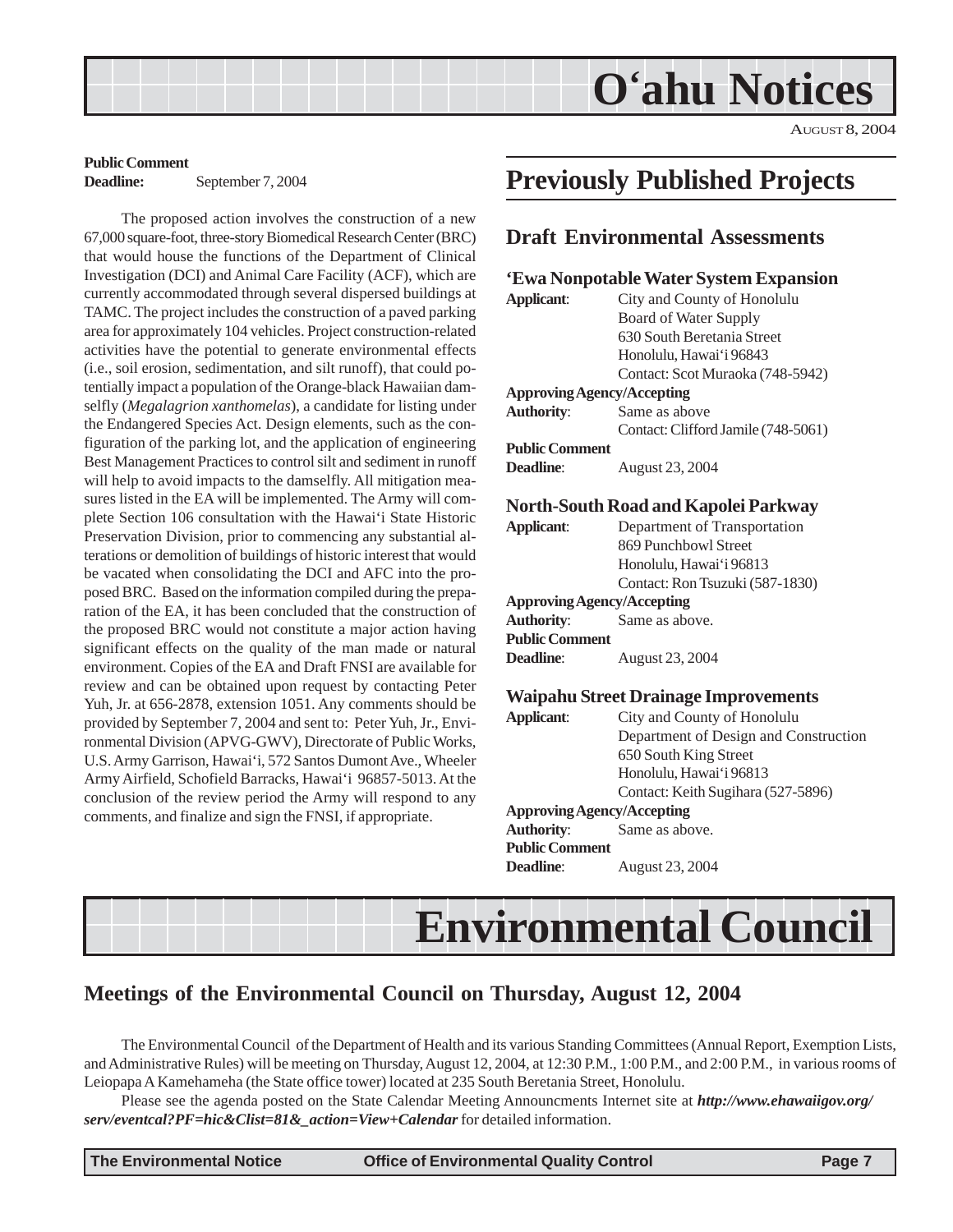# <span id="page-7-0"></span>**Maui Notices**

AUGUST 8, 2004

# **Draft Environmental Assessments**

# **(1) Hana Community Health and Wellness Center**

| District:             | Hana                                        |
|-----------------------|---------------------------------------------|
| TMK:                  | 1-4-3:22,24                                 |
| <b>Applicant:</b>     | Hana Community Health Center, Inc.          |
|                       | P.O. Box 807                                |
|                       | Hana, Hawai'i 96713                         |
|                       | Contact: Cheryl Vasconcellos (248-7515)     |
|                       | <b>Approving Agency/Accepting</b>           |
| <b>Authority:</b>     | Department of Land and Natural Resources    |
|                       | 54 High Street                              |
|                       | Wailuku, Hawai'i 96793                      |
|                       | Contact: Jason Koga (984-8103)              |
| <b>Consultant:</b>    | Munekiyo & Hiraga, Inc.                     |
|                       | 305 High Street, Suite 104                  |
|                       | Wailuku, Hawai'i 96793                      |
|                       | Contact: Michael Munekiyo (244-2015)        |
| <b>Public Comment</b> |                                             |
| Deadline:             | September 7, 2004                           |
| <b>Status:</b>        | DEA First Notice pending public comment.    |
|                       | Address comments to the applicant with      |
|                       | copies to the approving agency or accepting |
|                       | authority, the consultant and OEQC.         |
| <b>Permits</b>        |                                             |
| <b>Required:</b>      | NPDES, Building, Grading                    |
|                       |                                             |

#### **The FONSI determination for the final EA published in the April 8, 2004** *Environmental Notice* **was withdrawn on July 13, 2004. The approving agency, DLNR, is republishing the draft EA now.**

The applicant, Hana Community Health Center, Inc., is proposing to develop the Hana Community Health and Wellness Village on lands identified by Tax Map Keys (2) 1-4-3:22 and 24. In May of 2000, the County of Maui, Office of the Mayor, acting as the Accepting Agency, issued a Finding of No Significant Impact (FONSI) for the proposed redevelopment of the Hana Community Health Center. Since the issuance of the FONSI, programmatic and design requirements for the project have been modified to incorporate a more traditional Hawaiian design theme, as well as additional facility uses. The proposed project includes

administrative offices, conference center, fitness studio/center, nutrition center, five (5) kupuna housing units, fifteen wellness cottages, cultural healing center and maintenance and laundry buildings. The Hana Health and Wellness Village will be developed in phases and is expected to be a self-supporting venture. Anticipated to expand Hana's employment base by more than 100 new, quality jobs at project maturity, the Hana Health and Wellness Village will incorporate traditional healing practices and ways of living as part of an integrated, holistic approach to better health and fitness. Additional benefits will include revitalization of Hana's economic base, development of a skilled, competitive work force and enhancement of Hana's rural lifestyle.

**2**

**4**

**3**

**1**

Parcel 24 and Parcel 22 are both designated by the Hana Community Plan as Public/Quasi-Public. The State Land Use designation for Parcel 24 is Rural, while Parcel 22 is designated as both Rural and Agricultural. To establish entitlement consistency, an application for a District Boundary Amendment from the Agricultural and Rural districts to the Urban district will be filed. In addition, both parcels are zoned Interim by the County of Maui, necessitating a Change in Zoning to the Public/Quasi-Public zoning district.

The project will be funded through a combination of federal and private funds. Estimated cost of construction is anticipated to be \$26.0 million and will take approximately 5 to 7 years to complete, depending on the availability of funds.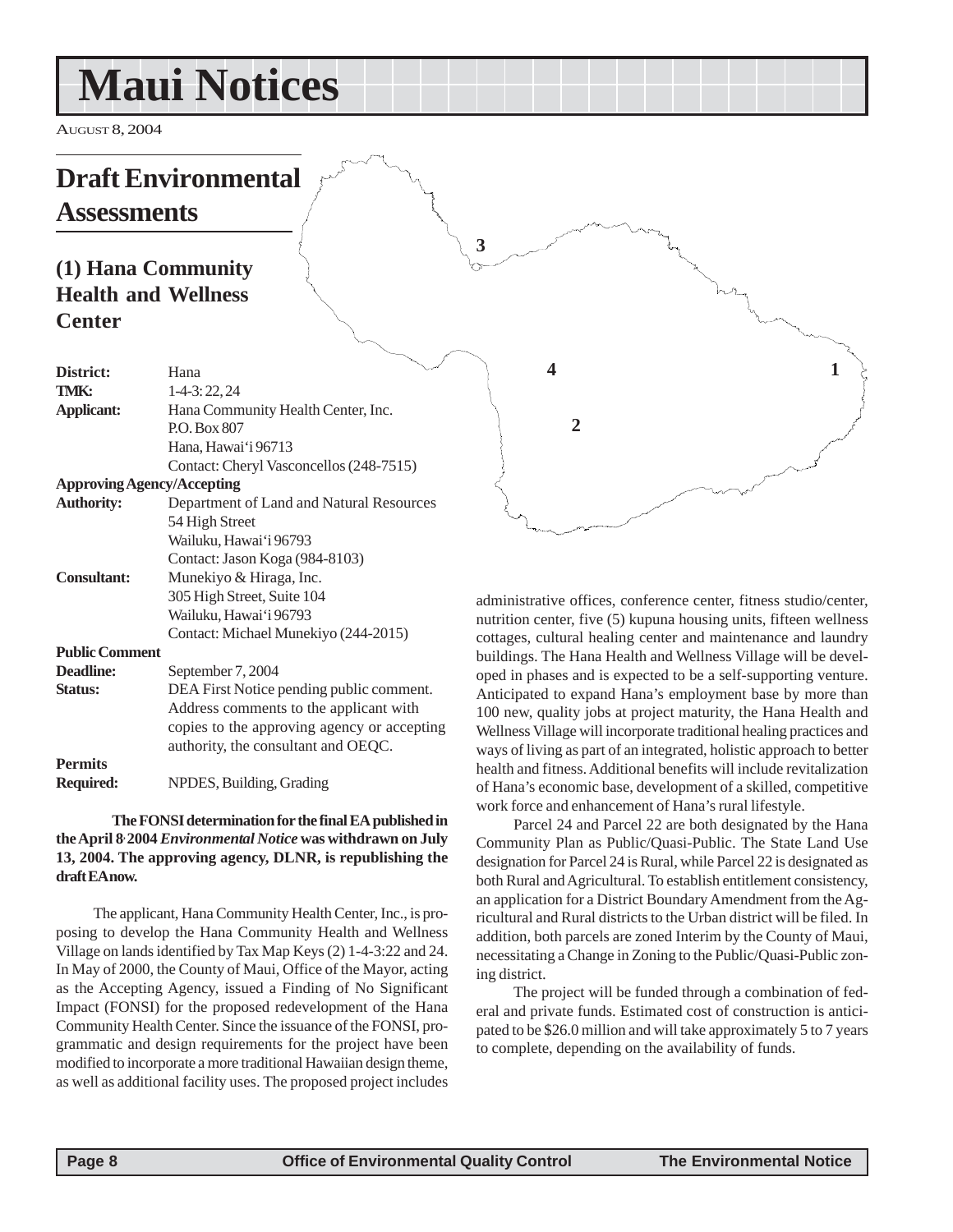<span id="page-8-0"></span>

AUGUST 8, 2004

This Draft Revised Environmental Assessment has been prepared pursuant to Chapter 343, Hawaii Revised Statutes, and Title 11, Chapter 200, Administrative Rules, Department of Health, State of Hawaii. Because the proposed project involves the use of lands owned by the State of Hawaii, the Department of Land and Natural Resources (DLNR) is acting as the approving agency.

# **(2) Hawaiian Homestead Land Subdivisions at Waiohuli**

| District:                         | Wailuku                                 |
|-----------------------------------|-----------------------------------------|
| TMK:                              | $2-2-002:056$ (por.)                    |
| <b>Applicant:</b>                 | Department of Hawaiian Home Lands       |
|                                   | 1099 Alakea Street, Suite 2000          |
|                                   | Honolulu, Hawai'i 96813                 |
|                                   | Contact: William Makanui III (586-3818) |
| <b>Approving Agency/Accepting</b> |                                         |
| <b>Authority:</b>                 | Same as above.                          |
| <b>Consultant:</b>                | Munekiyo & Hiraga, Inc.                 |
|                                   | 305 High Street, Suite 104              |
|                                   | Wailuku, Hawai'i 96793                  |
|                                   | Contact: Michael Munekiyo (244-2015)    |
| <b>Public Comment</b>             |                                         |
| Deadline:                         | September 7, 2004                       |
| <b>Status:</b>                    |                                         |
| <b>Permits</b>                    | NPDES, Community Noise, Grading,        |
| <b>Required:</b>                  | <b>Building</b>                         |

The State Department of Hawaiian Home Lands (DHHL) proposes to create three (3) residential subdivisions on Hawaiian homestead lands at Waiohuli in Kula, Maui, Hawai'i. The Waiohuli Lot 134 Subdivision (2.47 acres) will provide four (4) houselots. The Waiohuli Hikina Subdivision (37.3 acres) will provide 36 houselots. The Waiohuli Uka Subdivision (81.92 acres) will provide 59 houselots. A total of 99 houselots will be created with individual lots ranging in size from approximately  $0.5$  to  $1.0$ acre. Easements and additional lots for roadway, drainage, and utilities purposes will also be created by the proposed action. The proposed action also includes grubbing and grading for the construction and installation of roadways, utilities and drainage systems. The construction of residential housing and the installation of individual wastewater systems (IWS) will be the responsibility of separate homestead land lessees. The proposed action addresses the need for improved houselots for residential construction and occupancy by Hawaiian homestead land lessees. The project sites are contiguous to DHHL's Kula Residential Lot, Unit 1 Subdivision (Kula Residential Subdivision), which encompasses a land area of approximately 690 acres. Situated on the southwestern flank of Haleakala, the project sites are located to the west of Kula Highway and are surrounded by lands that are rural in character. The project sites are currently undeveloped and are vegetated with kikuyu grass and black wattle trees at the upper elevations, and kiawe, lantana, and prickly pear cactus (panini) at the lower elevations. Access to the project sites are presently provided by Kula Highway and several roadways in the Kula Residential Subdivision. The lands underlying the project sites lie within the State Agricultural District and are designated for agricultural uses by the Makawao-Pukalani-Kula Community Plan and Maui County zoning. The DHHL is the fee simple owner of the lands underlying the project sites. The estimated cost of the proposed action is approximately \$7.0 million. Construction is anticipated to commence upon the receipt of all applicable permits and is expected to take about 12 months. Since the proposed action involves the use of State lands and funds, an Environmental Assessment (EA) has been prepared pursuant to Chapter 343, Hawai'i Revised Statutes and Title 11, Chapter 200 of the Hawai'i Administrative Rules for the State Department of Health.

# **(3) Kahului Commercial Harbor Improvements**

| Wailuku                                              |  |  |
|------------------------------------------------------|--|--|
| 3-7-01: 21, 22; 3-7-10: 2, 3, 6, 13, 15, 21, 22, 24, |  |  |
| 26, 27, 28, 30, 32, 34; 3-7-08: 2, 3, 4, 6           |  |  |
| Department of Transportation                         |  |  |
| <b>Harbor Division</b>                               |  |  |
| 79 South Nimitz Highway                              |  |  |
| Honolulu, Hawai'i 96813                              |  |  |
| Contact: Iris Ishida (587-1885)                      |  |  |
| <b>Approving Agency/Accepting</b>                    |  |  |
| Same as above.                                       |  |  |
| Edward K. Noda & Associates, Inc.                    |  |  |
| 615 Pi'ikoi Street, Suite 300                        |  |  |
| Honolulu, Hawai'i 96814                              |  |  |
| Contact: Brian Ishii (591-8553)                      |  |  |
| <b>Public Comment</b>                                |  |  |
| September 7, 2004                                    |  |  |
| DEA First Notice pending public comment.             |  |  |
| Address comments to the applicant with               |  |  |
| copies to the consultant and OEQC.                   |  |  |
| Clean Water Act 401, 404;                            |  |  |
| <b>NPDES</b>                                         |  |  |
|                                                      |  |  |

The Department of Transportation-Harbors Division is pursuing the implementation of the short-term projects recommended by the Kahului Commercial Harbor 2025 Master Plan. The recommendations in the 2025 Master Plan are to ensure the efficient, safe, accessible and economical operations of Kahului Commercial Harbor for existing and future demands. The short term projects include the following: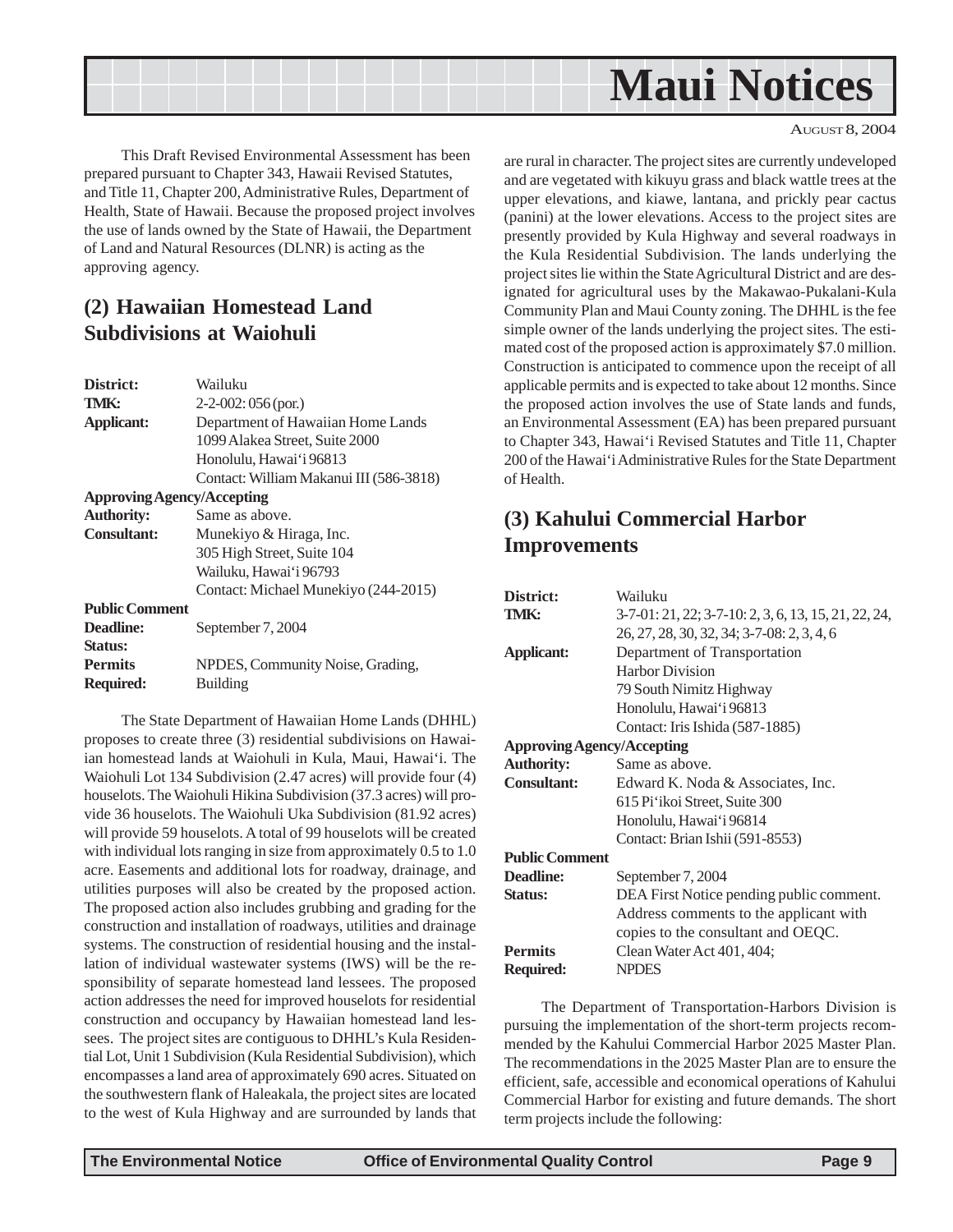# <span id="page-9-0"></span>**Maui Notices**

#### AUGUST 8, 2004

The construction of a 500 foot extension to Pier 1 (Pier 1D) with catwalks and mooring dolphins. The renovation and replacement of the Pier 1 comfort station, water line and sewer line. The new sewer line will replace the existing cesspools at Pier 1. The expansion of Pier 3 and a new Pier 4, which is located between Piers 3 and 1. A new Pier 2C that will include a passenger terminal, roadway and bridge. The improvement of the "Pu'unene Yard" with pavement strengthening, a new access bridge from Pier 2 and new utilities.

### **(4) Po'okela Well Development**

| District:                         | Makawao                                          |  |  |  |  |
|-----------------------------------|--------------------------------------------------|--|--|--|--|
| TMK:                              | $2 - 4 - 12:28$                                  |  |  |  |  |
| <b>Applicant:</b>                 | County of Maui, Department of Water              |  |  |  |  |
|                                   | Supply, 200 South High Street                    |  |  |  |  |
|                                   | Wailuku, Hawai'i 96793                           |  |  |  |  |
|                                   | Contact: Larry Winter (270-7835)                 |  |  |  |  |
| <b>Approving Agency/Accepting</b> |                                                  |  |  |  |  |
| <b>Authority:</b>                 | Same as above.                                   |  |  |  |  |
| <b>Consultant:</b>                | Fukunaga & Associates, Inc.                      |  |  |  |  |
|                                   | 1388 Kapi'olani Boulevard, 2 <sup>nd</sup> Floor |  |  |  |  |
|                                   | Honolulu, Hawai'i 96814                          |  |  |  |  |
|                                   | Contact: Lynn Malinger (944-1821)                |  |  |  |  |
| <b>Public Comment</b>             |                                                  |  |  |  |  |
| Deadline:                         | September 7, 2004                                |  |  |  |  |
| <b>Status:</b>                    | DEA First Notice pending public comment.         |  |  |  |  |
|                                   | Address comments to the applicant with           |  |  |  |  |
|                                   | copies to the consultant and OEQC.               |  |  |  |  |
| <b>Permits</b>                    | Pump Installation, Grading,                      |  |  |  |  |
| <b>Required:</b>                  | Building, Electrical, NPDES                      |  |  |  |  |
|                                   |                                                  |  |  |  |  |

A Finding of No Significant Impact for the Po'okela Well Development project with a well pump capacity of 1100 gpm was published on December 23, 2003. Maui County Department of Water Supply may install a pump with capacity up to 1400 gpm; therefore, this second Draft Environmental Assessment evaluates the effects of a pump capacity up to 1400 gpm. Maui County Department of Water Supply proposes to develop Po'okela Well to provide a reliable potable groundwater source that will supplement water supply to Upcountry Maui. Upcountry Maui is currently served primarily by surface water sources, which are highly susceptible to drought conditions, and has required strict regulation on the issuance of water meters for many years. Po'okela Well Development will help to alleviate water restrictions and will allow for the issuance of long-awaited meters to landowners in Upcountry Maui. Po'okela Well is located on the existing 2.2 acre Po'okela Tank site owned by the Maui County Department of Water Supply, and identified by Tax Map Key 2-4-12:28. This site is on the northern slopes of Haleakala, less than half a mile mauka of Makawao Town, and off Olinda Road. The drilling and testing

of Po'okela Well was completed in February 2003. Development of the well generally will involve installing a submersible deep well pump, pump controls and appurtenances, piping to the existing 2.0 million gallon Po'okela Tank on-site, a control building, and upgrading the electrical service to the site. This project may be funded by Federal Funds through the State of Hawai'i's Drinking Water State Revolving Fund (DWSRF) program, which would constitute a federal action, and will require the project to meet all Hawai'i DWSRF program requirements.

# **Previously Published Projects Pending Public Comments**

### **Draft Environmental Assessments**

### **Aloha House Transitional Dormitories**

| County of Maui, Community Development<br>Block Grant Program, 200 South High Street<br>Wailuku, Hawai'i 96793 |  |  |  |  |
|---------------------------------------------------------------------------------------------------------------|--|--|--|--|
| Contact: Agnes Hayashi (270-7213)                                                                             |  |  |  |  |
| <b>Approving Agency/Accepting</b>                                                                             |  |  |  |  |
| Same as above.                                                                                                |  |  |  |  |
| <b>Public Comment</b>                                                                                         |  |  |  |  |
| August 23, 2004                                                                                               |  |  |  |  |
| <b>Hale Mahaolu Ehiku Elderly Housing</b>                                                                     |  |  |  |  |
| Hale Mahaolu, 200 Hina Avenue                                                                                 |  |  |  |  |
| Kahului, Hawai'i 96732                                                                                        |  |  |  |  |
| Contact: Roy Katsuda (872-4100)                                                                               |  |  |  |  |
| <b>Approving Agency/Accepting</b>                                                                             |  |  |  |  |
|                                                                                                               |  |  |  |  |

**Authority**: County of Maui, Department of Housing and Human Concerns,200 South High Street Wailuku, Hawai'i 96793 Contact: Alice Lee (270-7805)

#### **Public Comment**

**Deadline**: August 23, 2004

| Applicant:                        | Lahaina Enterprise, LLC                  |  |  |  |
|-----------------------------------|------------------------------------------|--|--|--|
|                                   | 2005 Main Street, Wailuku, Hawai'i 96793 |  |  |  |
|                                   | Contact: Brian Ige (244-1500)            |  |  |  |
| <b>Approving Agency/Accepting</b> |                                          |  |  |  |
| <b>Authority:</b>                 | County of Maui, Department of Planning   |  |  |  |
|                                   | 250 South High Street, Wailuku, Hawai'i  |  |  |  |
|                                   | 96793                                    |  |  |  |
|                                   | Contact: Kivette Caigoy (270-7735)       |  |  |  |
| <b>Public Comment</b>             |                                          |  |  |  |
| Deadline:                         | August 23, 2004                          |  |  |  |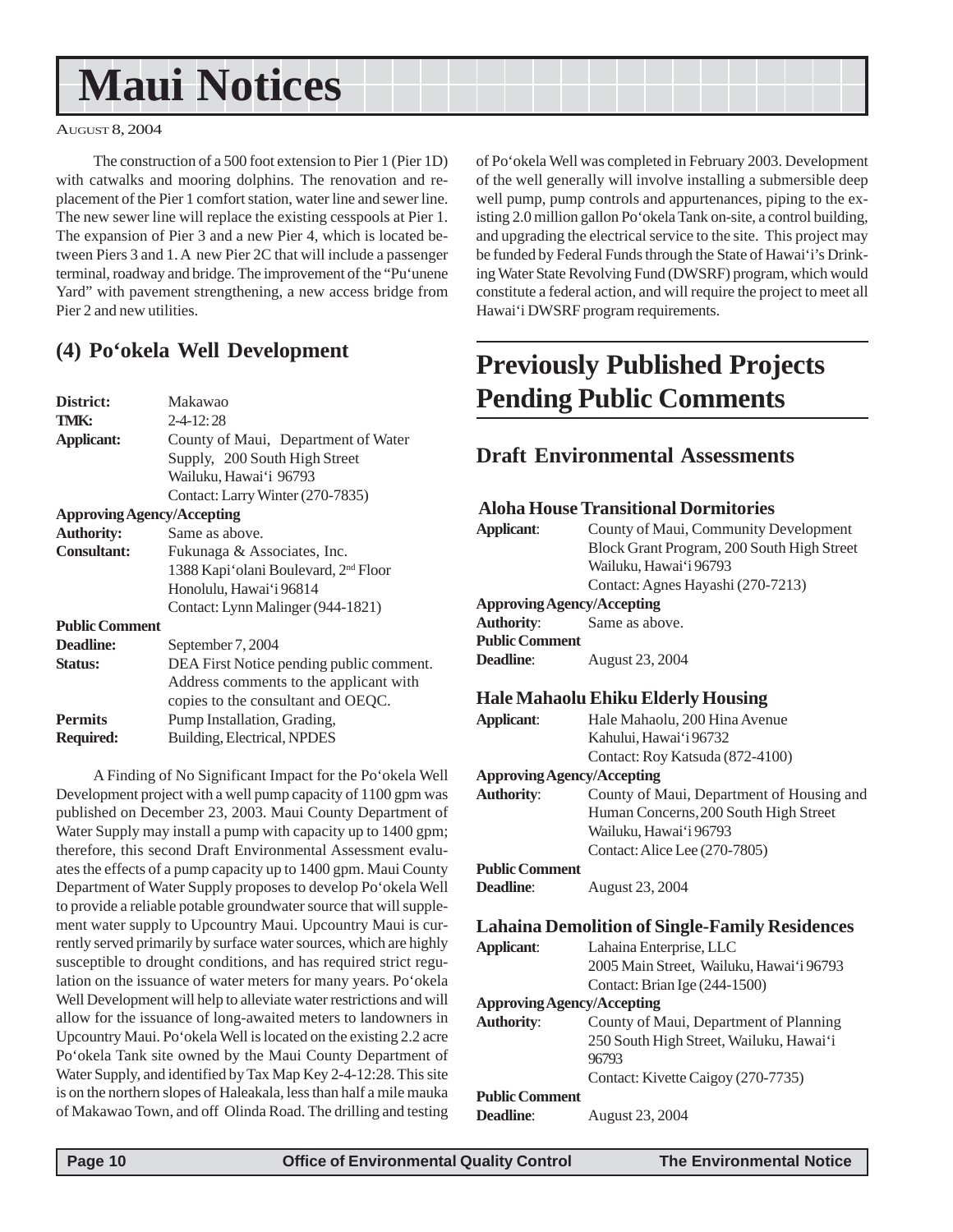<span id="page-10-0"></span>

AUGUST 8, 2004

### **Pa'ia-Haiku Community Plan Amendment**

**Applicant**: County of Maui, Department of Planning 250 South High Street Wailuku, Hawai'i 96793 Contact: Kivette Caigoy (270-7735)

#### **Approving Agency/Accepting**

**Authority**: Maui Planning Commission C/o Maui Planning Department 250 South High Street Wailuku, Hawai'i 96793 Contact: Kivette Caigoy (270-7735) **Public Comment**

**Deadline**: August 23, 2004

### **Wailea Condominium**

| Applicant: | Wailea MF-9 Associates LLC       |
|------------|----------------------------------|
|            | 1885 Main Street, Suite 104      |
|            | Wailuku. Hawai'i 96793           |
|            | Contact: Martin Quill (242-8979) |
|            |                                  |

#### **Approving Agency/Accepting**

**Authority**: Maui Planning Commission C/o Maui Planning Department 250 South High Street Wailuku, Hawai'i 96793 Contact: Kivette Caigoy (270-7735) **Public Comment**

**Deadline**: August 23, 2004

# **Environmental Impact Statement Preparation Notices**

#### **Pulelehua Development**

**Applicant**: Maui Land & Pineapple Company, Inc. 1000 Kapalua Drive Kapalua, Hawai'i 96761 Contact: Bob McNatt (669-5625) **Approving Agency/Accepting**

**Authority**: State Land Use Commission P.O. Box 2359 Honolulu, Hawai'i 96804 Contact: Anthony Ching (587-3822)

### **Public Comment**

**Deadline**: August 23, 2004

### **Final Environmental Impact Statements**

### **Lahaina Watershed Flood Control Project**

| <b>Applicant:</b>                 | County of Maui, Department of Public      |  |  |  |
|-----------------------------------|-------------------------------------------|--|--|--|
|                                   | Works and Waste Management                |  |  |  |
|                                   | 200 South High Street                     |  |  |  |
|                                   | Wailuku, Hawai'i 96793                    |  |  |  |
|                                   | Contact: Joe Krueger (270-7745)           |  |  |  |
| <b>Approving Agency/Accepting</b> |                                           |  |  |  |
| <b>Authority:</b>                 | Mayor, County of Maui                     |  |  |  |
|                                   | 250 South High Street                     |  |  |  |
|                                   | Wailuku, Hawai'i 96793                    |  |  |  |
| Status:                           | FEIS currently being reviewed by the Maui |  |  |  |
|                                   | Mayor's Office.                           |  |  |  |

### **2004 Efficient Electro-Technology Exposition & Conference**

Hawai'i's largest Energy Expo will take place at the Sheraton Waikiki Hotel, on October 27 and October 28, 2004. The sixth biennial **Efficient Electro-Technology Exposition and Conference** promises to be even more extensive than before, with over 600 expected participants, double the exhibitor floor space and twice the classroom capacity.

 The two day event, hosted by Hawaiian Electric Company (HECO) is an excellent opportunity for businesses and organizations to learn more about current and future trends in energy efficiency. The Expo will feature over 60 exhibitors and more than 40 workshops conducted by nationally recognized speakers.

 Workshop sessions include the latest energy technology topics, Leadership in Energy and Environmental Design (LEEDs); lighting; energy management; air quality; and heating, ventilation and air conditioning (HVAC). A glimpse of some of the workshops includes: Cash Flow Energy Calculator, Energy Self-Sufficient Buildings, Net Energy Metering, Computer Energy Conservation, Fuel Cells, and Lighting Products and Strategies. Also, new workshops added this year will include water conservation, waste disposal management, recycling, and renewable energy & sustainable projects.

Highlighting this year's Expo will be the presentation of the 2004 Energy Efficiency Awards. Hawaiian Electric Company will recognize local businesses and organizations for their innovative energy-efficient projects.

The Energy Expo is co-sponsored by the State Department of Business Economic Development and Tourism, the U.S. Department of Energy, Rebuild America, and HECO's neighbor island subsidiaries — Hawai'i Electric Light Company and Maui Electric Company.

For more information and registration materials, visit energyexpo.heco.com or call (808) 543-4790 to have a registration form mailed to you. Registration fee is \$189 per person. The deadline for registering is **October 6, 2004**.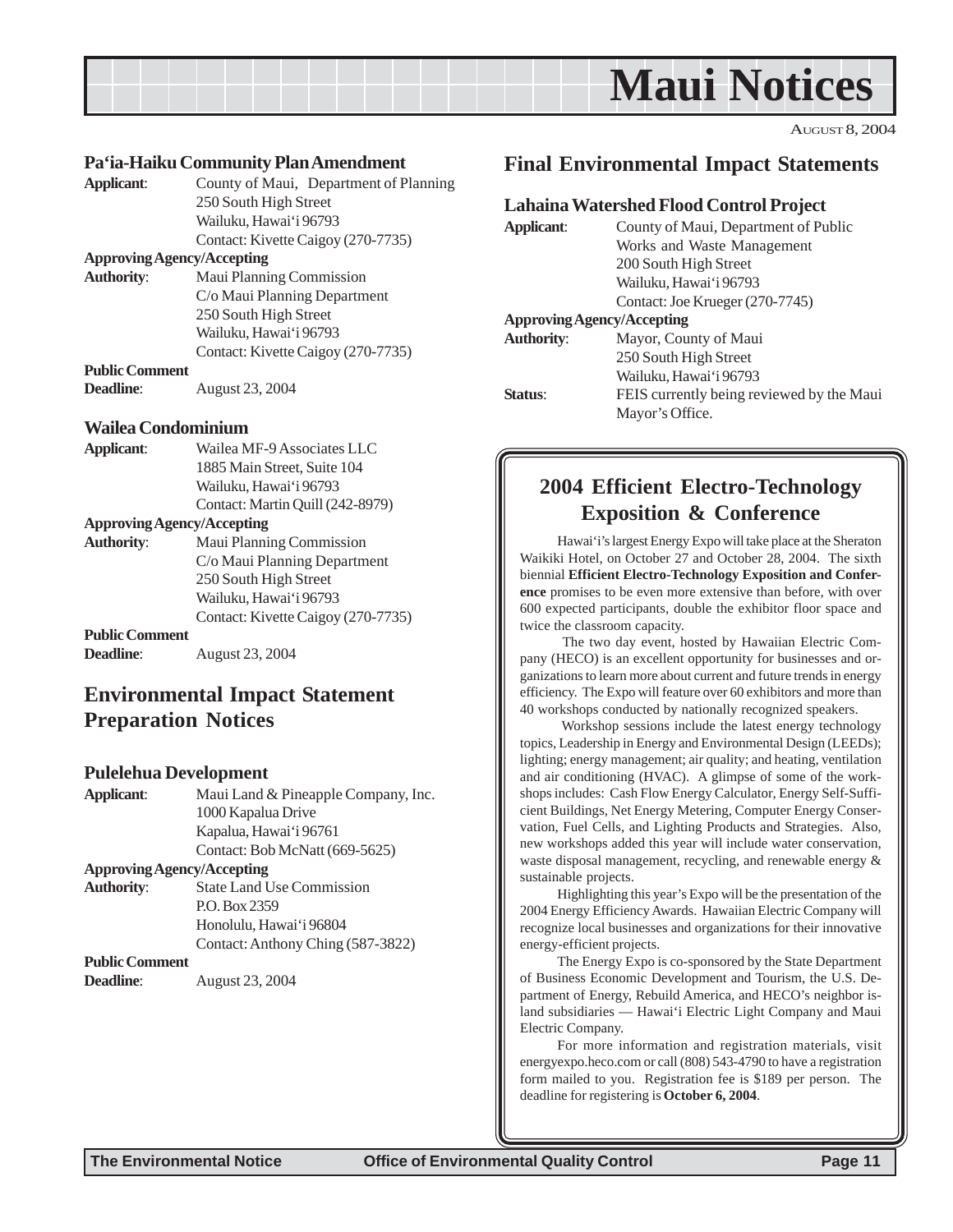# <span id="page-11-0"></span>**Hawai'i Notices**

AUGUST 8, 2004

# **Final Environmental Assessments/Findings of No Significant Impacts (FONSI)**

# **(1) Kona Inn Shopping Village Improvements**

| District:                         | North Kona                                |  |  |
|-----------------------------------|-------------------------------------------|--|--|
| TMK:                              | $7 - 5 - 07:21$                           |  |  |
| <b>Applicant:</b>                 | Kailua Kona Village Development Group     |  |  |
|                                   | 75-5744 Ali'i Drive                       |  |  |
|                                   | Kailua-Kona, Hawai'i 96740                |  |  |
|                                   | Contact: Robert Triantos (329-6464)       |  |  |
| <b>Approving Agency/Accepting</b> |                                           |  |  |
| <b>Authority:</b>                 | County of Hawai'i Planning Department     |  |  |
|                                   | 101 Pauahi Street, Suite 3                |  |  |
|                                   | Hilo, Hawai'i 96720                       |  |  |
|                                   | Contact: Larry Brown (962-8288)           |  |  |
| <b>Consultant:</b>                | Carlsmith Ball, LLP                       |  |  |
|                                   | P.O. Box 1720                             |  |  |
|                                   | Kailua-Kona, Hawai'i 96745                |  |  |
|                                   | Contact: Robert Triantos, Esq. (329-6464) |  |  |
| Status:                           | FEA/FONSI issued, project may proceed.    |  |  |
| <b>Permits</b>                    |                                           |  |  |
| <b>Required:</b>                  | Plan Approval, SMA, SSV, Building         |  |  |

The applicant is requesting various improvements within portions of the existing Kona Inn Shopping Village, which is situated along the makai side of Ali'i Drive between Hulihe'e Palace to the north and Hale Halawai Park to the south. The proposed improvements in the Special Management Area and within the County's minimum 40-foot shoreline setback area include: (1) The construction of a 1,992 sf uncovered lanai addition extending 23 feet beyond the wall of the existing restaurant building and projecting 20-feet into the 40-foot shoreline setback area. The proposed lanai will be of a split level (terraced) design with two seating areas approximately 84 feet-8 inches in width. The addition will be used to provide an additional dining seating area for the restaurant and is estimated to cost approximately \$116,000; and (2) The filling in with concrete of an existing swimming pool at the south end of the property, which has fallen into disrepair and is considered by the applicant to be a safety hazard.



**1**

# **National Environmental Policy Act (NEPA)**

# **Outrigger Telescopes Project, Mauna Kea Science Reserve (Draft EIS)**

| Applicant:            | National Aeronautics & Space Administration<br>(NASA), Washington, D.C. 20546-0001 |
|-----------------------|------------------------------------------------------------------------------------|
| <b>Public Comment</b> | Contact: Dr. Carl Pilcher (877-283-1977)                                           |

**Deadline:** September 30, 2004

The National Aeronautics and Space Administration (NASA) announces the availability of the Draft Environmental Impact Statement for the Outrigger Telescopes Project. NASA is proposing to fund the Outrigger Telescopes Project at the W.M. Keck Observatory in the Mauna Kea Science Reserve on the summit of Mauna Kea, the island of Hawai'i. The Draft Environmental Impact Statement addresses alternative sites and the environmental impacts that could potentially occur with on-site construction, installation, and operation of four, and possibly up to six, Outrigger Telescopes. The proposed Telescopes would be strategically placed around the existing Keck I and Keck II Telescopes, within the current footprint of the W.M. Keck Observatory. A reasonable alternative site has been identified on La Palma, Canary Islands, Spain.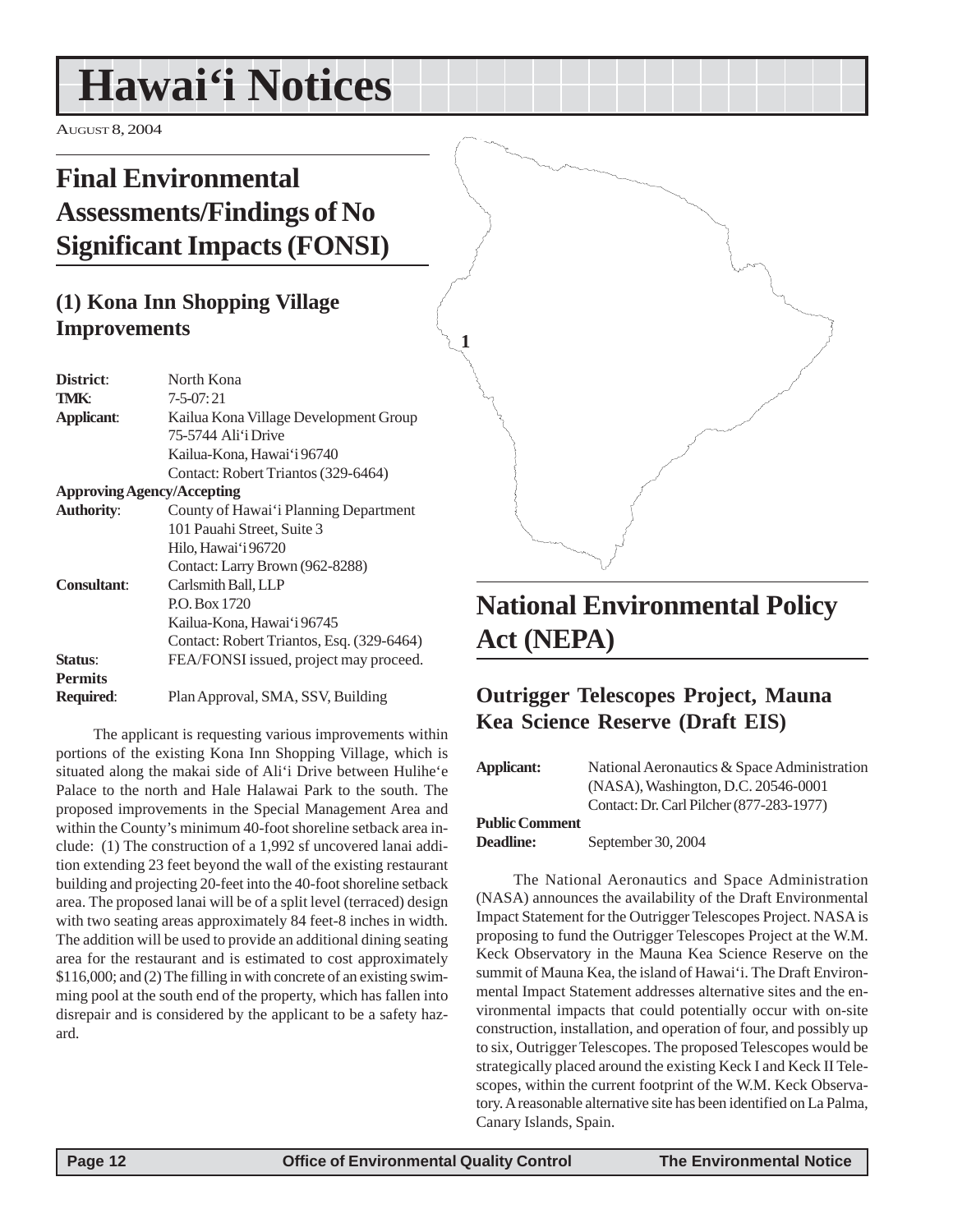# **Hawai'i Notices**

AUGUST 8, 2004

<span id="page-12-0"></span>The Draft Environmental Impact Statement may be reviewed at the following locations:

(a) NASA Headquarters, Library, Room 1J20, 300 E Street SW, Washington, D.C. 20546-0001;

(b) Jet Propulsion Laboratory, Visitors Lobby, Building 249, 4800 Oak Grove Drive, Pasadena, California 91109; and

(c) Legislative Reference Bureau, Room 004, State Capitol, Honolulu, Hawai'i.

NASA has also sent a hard copy of the Draft Environmental Impact Statement to each library within the Hawai'i State Public Library System and to Regional Libraries. Specific addresses for State and Regional libraries can be found in the appropriate telephone directory and online at http://www.librarieshawaii.org/ locations/index.htm. Limited hard copies of the Draft Environmental Impact Statement are available by contacting Dr. Carl B. Pilcher at the address or telephone number indicated below.

NASA welcomes and requests public comments and concerns regarding alternatives and environmental issues associated with the proposed Outrigger Telescopes Project. NASA is holding public meetings to provide an opportunity for the people of Hawai'i to comment on this Draft Environmental Impact Statement. Public meetings will be held at the following locations:

• **August 23, 2004**, King Kamehameha Beach Hotel; 75- 5660 Palani Road, Kailua-Kona, Hawai'i 96740 (free parking);

• **August 25, 2004**, Naniloa Hotel; 93 Banyan Drive, Hilo, Hawai'i 96720 (free parking);

• **August 26, 2004**, Waikoloa Beach Marriot; 69-275 Waikoloa Beach Drive, Waikoloa, Hawai'i 96738-5711 (free parking);

• **August 30, 2004**, Maui Arts & Cultural Center; One Cameron Way, Kahului, Hawai'i 96732 (free parking);

• **September 1, 2004**, Wai'anae District Park; 85-601 Farrington Highway, Wai'anae, Hawai'i 96792 (free parking); and

• **September 2, 2004**, Japanese Cultural Center; 2554 South Beretania Street, Honolulu, Hawai'i 96826 (free parking).

All meetings will begin with an informal Open House from 5:45 to 6:15 P.M. The formal meeting to receive public comments will begin at 6:15 P.M. NASA plans to videotape and have a Hawaiian language translator at each meeting.

Written comments on the Draft EIS must be received by NASA no later than **September 30, 2004**. Written comments should be addressed to Dr. Carl B. Pilcher; Office of Space Science, Code SZ; NASA Headquarters; 300 E Street, SW; Washington, DC 20546-0001. Although hardcopy written comments are preferred, comments may be sent by electronic mail to Dr. Carl B. Pilcher at *otpeis@nasa.gov* or by facsimile at 202-358-3096. Please call NASA toll-free at 877-283-1977 if you have any questions.

# **Previously Published Projects Pending Public Comment**

### **Draft Environmental Impact Statements**

#### **Palamanui Development**

| Applicant:                        | Hiluhilu Development, LLC            |  |  |
|-----------------------------------|--------------------------------------|--|--|
|                                   | P.O. Box 7121                        |  |  |
|                                   | Kamuela, Hawai'i 96743               |  |  |
|                                   | Contact: Guido Giacometti (882-1924) |  |  |
| <b>Approving Agency/Accepting</b> |                                      |  |  |
| <b>Authority:</b>                 | <b>State Land Use Commission</b>     |  |  |
|                                   | 235 S. Beretania Street, Suite 406   |  |  |
|                                   | Honolulu, Hawai'i 96813              |  |  |
|                                   | Contact: Anthony Ching (587-3822)    |  |  |
| <b>Public Comment</b>             |                                      |  |  |
| <b>Deadline:</b>                  | September 7, 2004                    |  |  |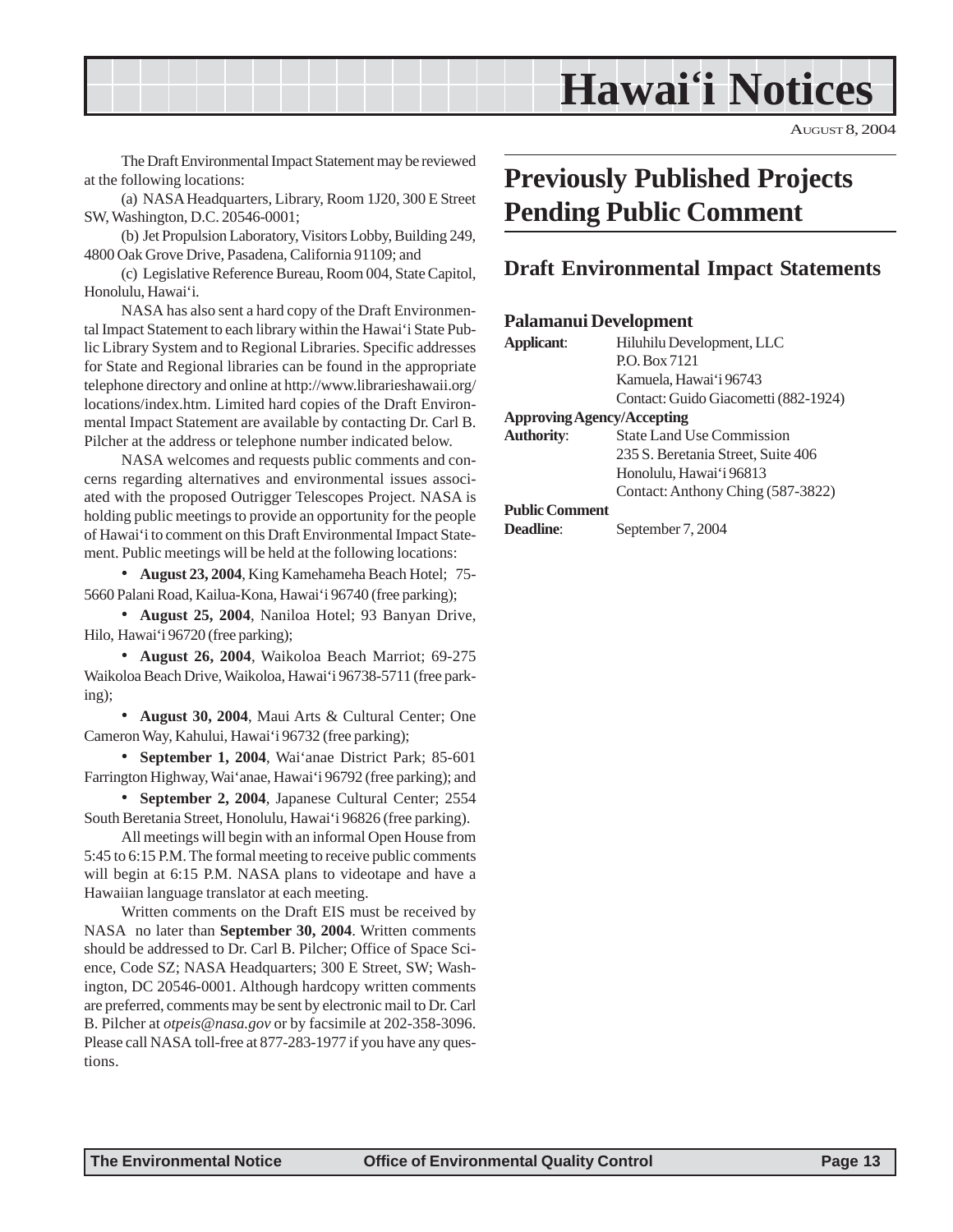# <span id="page-13-0"></span>**Kaua'i Notices**

AUGUST 8, 2004

# **Previously Published Projects Pending Public Comments**

### **Draft Environmental Assessments**

### **Kekaha Landfill Phase II Second Vertical**

**Expansion**

**Applicant**: County of Kaua'i,Dept. of Public Works 4444 Rice Street Lihu'e, Kaua'i 96766 Contact: Troy Tanigawa (241-6880)

# **Shoreline Notices**

# **Shoreline Certification Applications**

Pursuant to §13-222-12, HAR the following shoreline certification applications are available for inspection at the DLNR District Land Offices on Kaua'i, Hawai'i and Maui and at Room 220, 1151 Punchbowl St., Honolulu, O'ahu (Tel: 587-0414). All comments shall be submitted in writing to the State Land Surveyor, 1151 Punchbowl Street, Room 210, Honolulu, Hawai'i 96813 and postmarked no later than fifteen (15) calendar days from the date of the public notice of the application. If there are any questions, please call Nick Vaccaro at 587-0384.

| File No.      | Date    | Location                                                                                                                                                                  | Applicant/Owner                                                           | <b>TMK</b>                              |
|---------------|---------|---------------------------------------------------------------------------------------------------------------------------------------------------------------------------|---------------------------------------------------------------------------|-----------------------------------------|
| OA-997        | 7/26/04 | Lot 3 and 4 of Land Court Application 616, land situated at<br>Lanikai, Kailua, Koolaupoko, Island of Oahu, Hawaii                                                        | Towill, Shigeoka & Associates/<br>Grossman Family Trust                   | $4 - 3 - 0.5$ : 76                      |
|               |         | Address: 1240 Mokulua Drive                                                                                                                                               |                                                                           |                                         |
|               |         | Purpose: Building Permit                                                                                                                                                  |                                                                           |                                         |
| <b>OA-998</b> | 7/26/04 | Portion of Lot 16 File Plan 750, land situated at Maunalua,<br>Island of Oahu. Hawaii                                                                                     | Towill, Shigeoka &<br>Associates/George and                               | $3-9-28:27$                             |
|               |         | Address: 100 Hanapepe Loop                                                                                                                                                | Kathleen Diskant                                                          |                                         |
|               |         | Purpose: Renovation of House                                                                                                                                              |                                                                           |                                         |
| $OA-675A-2$   | 7/26/04 | Lot 24 of Land Court Application 446 (Map 8), land situated<br>at Kaalaea, Koolaupoko, Island of Oahu, Hawaii                                                             | Jamie F.<br>Alimboyoguen/Donald Caindec                                   | $4 - 7 - 17$ : 11                       |
|               |         | Address: 47-745C Kamehameha Highway                                                                                                                                       |                                                                           |                                         |
| HA-281        | 7/26/04 | Hilo Bayfront Beach Park Under Governor Executive Order<br>No. 3141 to the County of Hawaii, land situated at Piopio and<br>Waiakea, South Hilo, Island of Hawaii, Hawaii | County of Hawaii Department<br>of Parks and Recreation/State<br>of Hawaii | $2 - 2 - 01:27$<br>$& 2 - 2 - 02$<br>35 |
|               |         | <b>Address: Bayfront Beach Park</b>                                                                                                                                       |                                                                           |                                         |
|               |         | Purpose: Determine County Jurisdiction                                                                                                                                    |                                                                           |                                         |
| HA-282        | 7/26/04 | Lot 1980 of the Hawaiian Shores Subdivision (F.P. 737), land<br>situated at Waiakahiula, Puna, Island of Hawaii, Hawaii                                                   | Ilima Surveying, Inc./George<br>and June Bianchi                          | $1 - 5 - 88$ ; 04                       |
|               |         | Address: Not Assigned                                                                                                                                                     |                                                                           |                                         |
|               |         | Purpose: Determine Building Setback                                                                                                                                       |                                                                           |                                         |
| HA-283        | 7/26/04 | Lot 1965 of the Hawaiian Shores Subdivision (F.P. 737), land<br>situated at Waiakahiula, Puna, Island of Hawaii, Hawaii                                                   | Ilima Surveying, Inc./Jeff and<br>Judi White                              | $1 - 5 - 88:18$                         |
|               |         | Address: Not Assigned                                                                                                                                                     |                                                                           |                                         |
|               |         | Purpose: Determine Building Setback                                                                                                                                       |                                                                           |                                         |

### **Approving Agency/Accepting**

**Authority**: Same as above. **Public Comment Deadline**: August 23, 2004

 **Page 14 Control Control Control Control Page 14 Control Control Control Page 14 The Environmental Notice**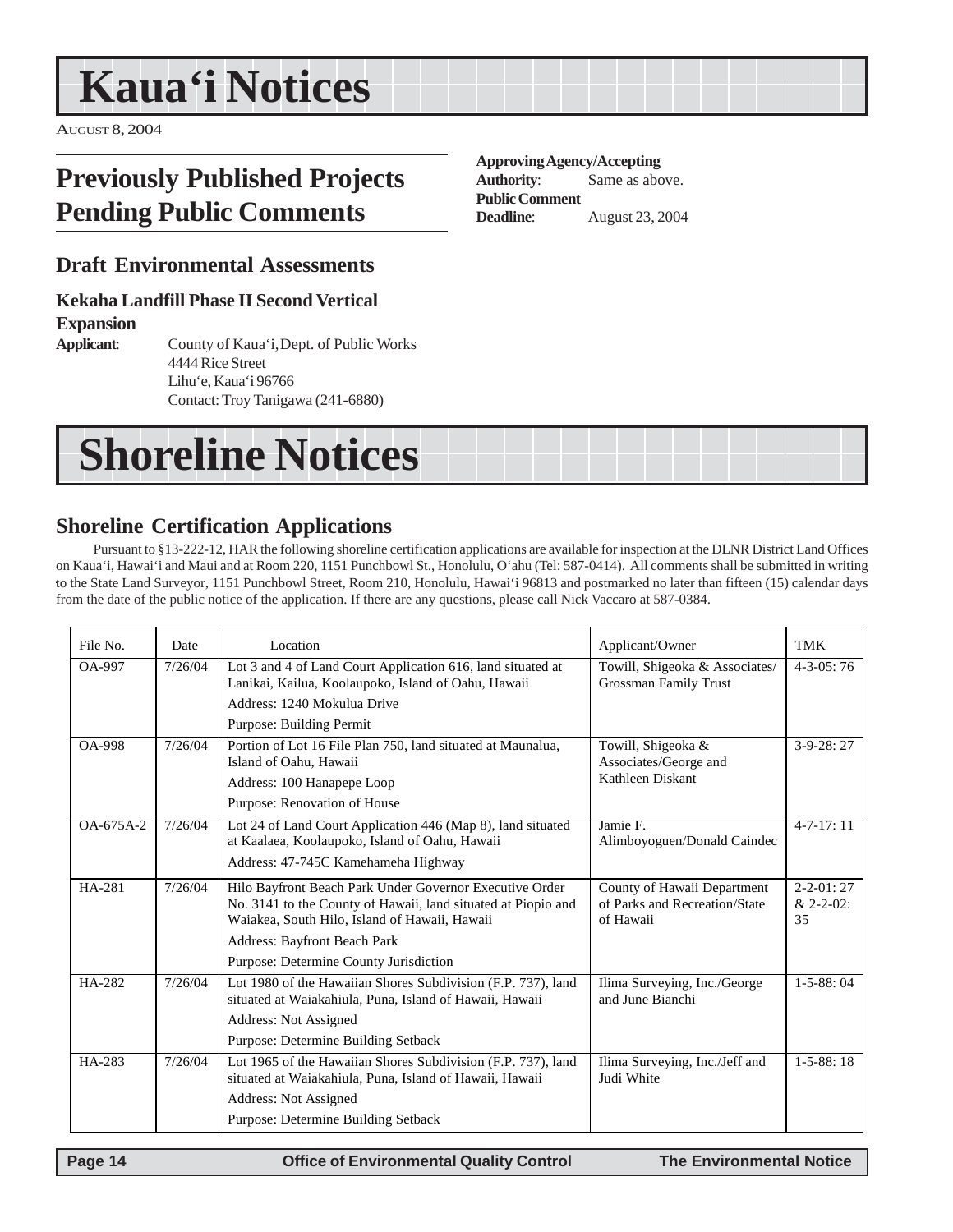# **Shoreline Notices**

AUGUST 8, 2004

# **Shoreline Certifications and Rejections**

Pursuant to §§13-222-26, HAR the following shorelines have been proposed for certification or rejection by the DLNR. Any person or agency wishing to appeal a proposed shoreline certification or rejection shall file a notice of appeal in writing with the department no later than 20 calendar days from the date of the public notice of the proposed shoreline certification or rejection. The Notice of appeal shall be sent to the BLNR, 1151 Punchbowl Street, Room 220, Honolulu, Hawai'i 96813.

| Case No.      | Proposed<br>Shoreline<br>Certifications           | Location                                                                                                                                                                                                                                              | Applicant                                                                                          | TMK                      |
|---------------|---------------------------------------------------|-------------------------------------------------------------------------------------------------------------------------------------------------------------------------------------------------------------------------------------------------------|----------------------------------------------------------------------------------------------------|--------------------------|
| <b>OA-984</b> | Rejected<br>7/26/04                               | Lot 604 of as shown on Map 40 of Land Court Application 1089,<br>land situated at Kaumananui, Waialua, Island of Oahu, Hawaii<br>Address: 67-011 Kaimanu Place<br>Purpose: Calculate Building Potential and Obtain Building Permit                    | Wes T. Tengan/ Jack<br>Borsa Jr.                                                                   | $6 - 7 - 14:28$          |
| KA-177        | Proposed<br>Shoreline<br>Certification<br>7/26/04 | Lot 10 of Wainiha Subdivision II (File Plan 1840), land situated at<br>Wainiha, Halelea, Island of Kauai, Hawaii<br>Address: 7322 Alealea Road<br>Purpose: Building Permit                                                                            | Peter Taylor Engineer<br>and Land Surveyor<br>Inc./Victor Wykoff                                   | $5 - 8 - 09:49$          |
| <b>OA-994</b> | Proposed<br>Shoreline<br>Certification<br>7/26/04 | Lot 1128 of Land Court Application 667, land situated at Kailua,<br>Koolaupoko, Island of Oahu, Hawaii<br>Address: 146 South Kalaheo Avenue<br>Purpose: Sale of Property                                                                              | Walter P.<br>Thompson/Robert<br>and Jean Wade                                                      | $4-3-12:26$              |
| HA-278        | Proposed<br>Shoreline<br>Certification<br>7/26/04 | Lot 14 of Land Court Application 1793 (Map 3), land situated at<br>Puapuaa 2 <sup>nd</sup> , North Kona, Island of Hawaii, Hawaii<br>Address: Vacant (Not Assigned)<br>Purpose: Building Permit                                                       | KKM Surveys/Ilona<br>Tomasini                                                                      | $7-5-35:10$              |
| MA-158-3      | Proposed<br>Shoreline<br>Certification<br>7/26/04 | Lot 66 of Land Court Application 1744, land situated at Hanakaoo,<br>Lahaina, Island of Maui, Hawaii<br>Address: 200 Nohea Kai Drive<br>Purpose: Planning Future Use of Parcel                                                                        | Warren Unemori<br>Engineering, Inc., for<br>CCHH Maui, LLC                                         | $4 - 4 - 13:08$<br>(por) |
| HA-274        | Rejected<br>7/26/04                               | Lot 54 of the Puako Beach Lots (HTS Plat 414-B), land situated at<br>Lalamilo, Waimea, South Kohala, Island and County of Hawaii,<br>Hawaii<br>Address: 69-1736 Puako Road<br>Purpose: Building Permit                                                | Wes Thomas<br>Associates/Kevin G.<br>Hall                                                          | $6-9-04:12$              |
| HA-241-2      | Proposed<br>Shoreline<br>Certification<br>7/26/04 | The Whole of Grant 1997 to Kauwe, land situated at Paoo 2-6, North<br>Kohala, Island of Hawaii, Hawaii<br>Address: Vacant<br><b>Purposes: Building Permit</b>                                                                                         | Wes Thomas<br>Associates/Jonathan<br>Cohen                                                         | $5-7-01:05$              |
| HA-275        | Rejected<br>7/26/04                               | Lot 3-A, being a portion of R.P. 7819, Land Commission Award<br>8559-B, Apana 8 to William C. Lunalilo, land situated at Puapuaa<br>2 <sup>nd</sup> , North Kona, Island of Hawaii, Hawaii<br>Address: 75-6130 Alii Drive<br>Purpose: Building Permit | Wes Thomas<br>Associates/Alvarez<br>and Alvarez<br>Irrevocable Trust,<br>Mario Alvarez,<br>Trustee | $7-5-20:38$              |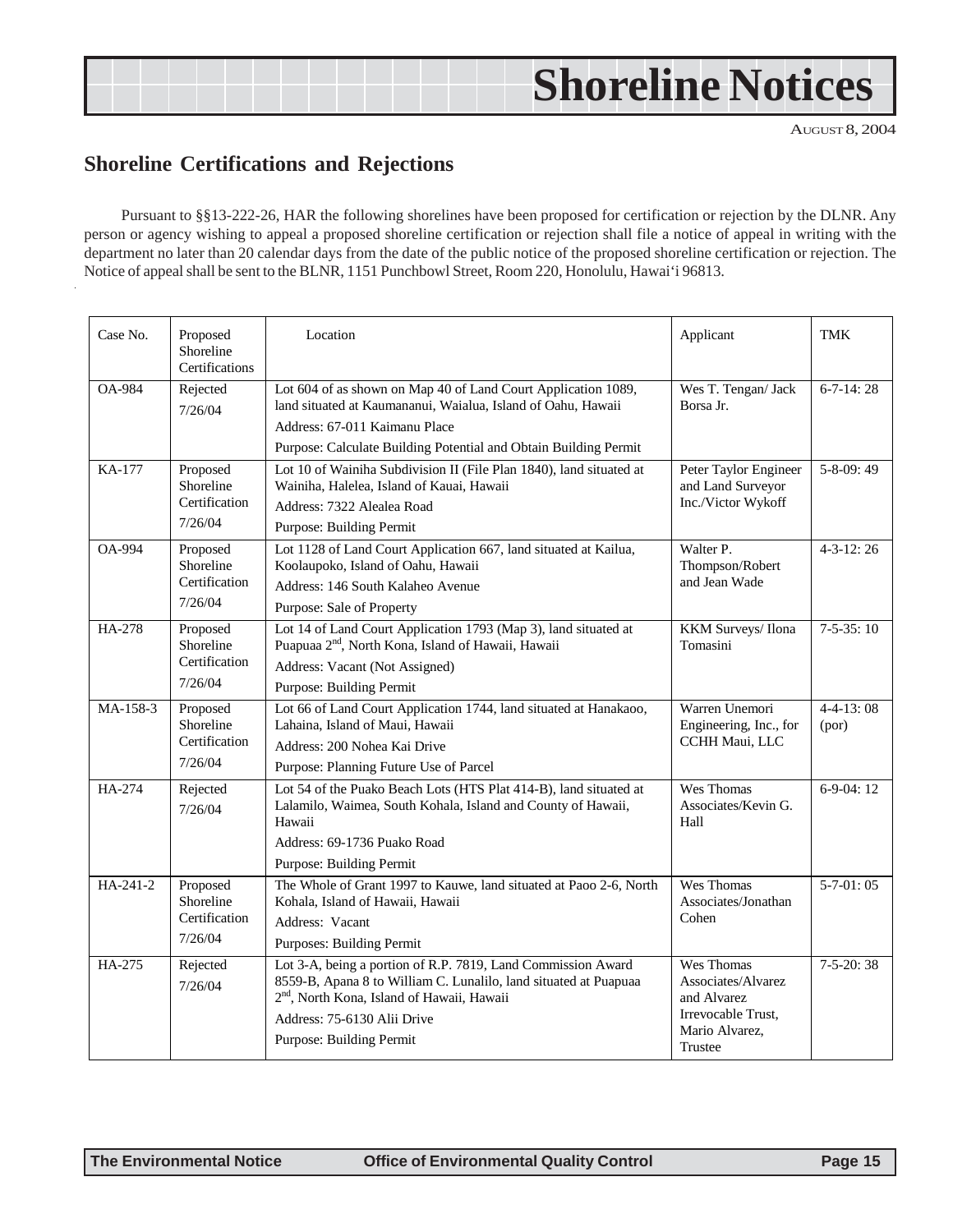# **Pollution Control Permit Applications**

### AUGUST 8, 2004

### **Department of Health Permits**

The following is a list of some pollution control permits currently being reviewed by the State Department of Health. For more information about any of the listed permits, please contact the appropriate branch or office of the Environmental Management Division at 919 Ala Moana Boulevard, Honolulu.

| <b>Branch</b><br>Permit Type                                                | Applicant & Permit<br>Number                                                                                 | Project Location                                                                                | Pertinent<br>Date                  | Proposed Use                                                                            |
|-----------------------------------------------------------------------------|--------------------------------------------------------------------------------------------------------------|-------------------------------------------------------------------------------------------------|------------------------------------|-----------------------------------------------------------------------------------------|
| Clean Air Branch.<br>586-4200,<br>Noncovered Source<br>Permit               | Hess Microgen, LLC<br>NSP 0550-01-N                                                                          | Westin Maui Hotel, 2365<br>Kaanapali Parkway,<br>Lahaina, Maui                                  | Issued:<br>7/13/04                 | Two (2) 635 kW Diesel Engine<br><b>Generator Sets</b>                                   |
| Clean Air Branch,<br>586-4200,<br><b>Temporary Covered</b><br>Source Permit | Northwest Demolition<br>& Dismantling<br>CSP 0547-01-CT                                                      | Various Temporary Sites,<br>State of Hawaii<br>Initial Location: Hickam<br>Air Force Base, Oahu | <b>Comments</b><br>Due:<br>8/25/04 | 200 TPH Stone Processing Plant<br>with 300 HP Diesel Engine and<br>Triple Deck Screener |
| Clean Air Branch.<br>586-4200,<br>Noncovered Source<br>Permit               | Hawaiian Cement<br>NSP 0313-01-N<br>(Renewal)                                                                | Makakilo Quarry,<br>91-920 Farrington<br>Highway, Kapolei, Oahu                                 | Issued:<br>7/19/04                 | 120 cy/hr Transit Mix Concrete<br><b>Batching Plant</b>                                 |
| Clean Air Branch,<br>586-4200<br><b>Covered Source</b><br>Permit            | City and County of<br>Honolulu, Dept. Of<br><b>Environmental Services</b><br>CSP 0216-06-C<br>(Modification) | Sand Island Wastewater<br>Treatment Plant.<br>1350 Sand Island<br>Parkway, Honolulu,<br>Oahu    | Comments<br>Due:<br>8/30/04        | In-Vessel Bioconversion Facility                                                        |

| Branch &<br>Permit Type                                       | Applicant & Permit Number                                                                            | Project Location                                                                                         | <b>Pertinent</b><br><b>Dates</b> | Proposed Use                                                                              |
|---------------------------------------------------------------|------------------------------------------------------------------------------------------------------|----------------------------------------------------------------------------------------------------------|----------------------------------|-------------------------------------------------------------------------------------------|
| Safe Drinking Water<br>Branch, 586-4258,<br><b>UIC Permit</b> | Kohala - Woodvale Assoc., LLC Estates at Mauna Kea, Queen<br>UH-2286                                 | Kaahumanu Hwy., near Kaana Point                                                                         | n/a                              | Construction of 18 injection w ells for<br>surface drainage.                              |
| Safe Drinking Water<br>Branch, 586-4258,<br><b>UIC Permit</b> | Association of Apartment<br>Ow ners<br>UH-1535                                                       | Kona Coffee Villas Condominium<br>79-7199 Mamalahoa Hwy., Holualoa, N.<br>Kona                           | n/a                              | Permit renew al of 2 injection wells for<br>sew age disposal.                             |
| Safe Drinking Water<br>Branch, 586-4258,<br><b>UIC Permit</b> | Department of Transportation<br>UH-2289                                                              | Old Keaau - Pahoa Road Resurfacing,<br>Keaau to Keaau High School, Keaau,<br>Puna                        | Comment by<br>9/22/04            | Construction of one injection well for<br>surface drainage.                               |
| Safe Drinking Water<br>Branch, 586-4258,<br><b>UIC Permit</b> | Haw aii Army National Guard,<br>Depart. Of Defense, State of<br>Haw aii UH-2288                      | Army Aviation Support Facility #2, SW-<br>2, 1095 Kekuanaoa St., Hilo                                    | n/a                              | Registration of one injection w ell<br>cesspool for sew age disposal.                     |
| Safe Drinking Water<br>Branch, 586-4258,<br><b>UIC Permit</b> | CL & D Nine, LLC<br><b>UH-2290</b>                                                                   | Meilani View Estates Subdivision<br>Melelina Street, Kailua-Kona                                         | tba                              | Construction of three injection wells for<br>surface drainage.                            |
| Safe Drinking Water<br>Branch, 586-4258,<br><b>UIC Permit</b> | <b>Harbors Division</b><br>Department of Transportation<br>State of Haw aii<br>UM-2166               | Pier 1 Shed Comfort Station<br>103 Ala Luina Street, Kahului Harbor                                      | n/a                              | Abandonment of one cesspool injection<br>well for sew age disposal.                       |
| Safe Drinking Water<br>Branch, 586-4258<br><b>UIC Permit</b>  | Board of Water Supply<br>City & County of Honolulu<br><b>UO-2287</b>                                 | Kakaako Cold Seaw ater Cooling System<br>End of Keaw e St., JA Burns Medical<br>School grounds           | n/a                              | Construction (converting) of one<br>injection w ell for thermal exchange of<br>seaw ater. |
| Safe Drinking Water<br>Branch, 586-4258,<br><b>UIC Permit</b> | Teen Challenge Haw aii / Turning Mokuleia Shores Apartments<br>the Tide Ministries<br><b>UO-1775</b> | 68-041 Waialua Beach Road, Waialua,<br>Mokuleia                                                          | n/a                              | Permit renew al of 2 injection wells for<br>sew age disposal.                             |
| Safe Drinking Water<br>Branch, 586-4258,<br><b>UIC Permit</b> | Ford Island Housing, LLC<br><b>UO-1995</b>                                                           | Navy Retention Area at Barbers Point<br>TMK 1-9-1-13:1                                                   | n/a                              | Change-of-Operator for 11 injection<br>wells for surface drainage.                        |
| Safe Drinking Water<br>Branch, 586-4258,<br><b>UIC Permit</b> | Ford Island Housing, LLC<br><b>UO-1995</b>                                                           | Ford Island Housing LLC<br>BPNAS TMK 1-9-1-13:1                                                          | n/a                              | Facility-Name-Change for 11 injection<br>wells for surface drainage.                      |
| Safe Drinking Water<br>Branch, 586-4258,<br><b>UIC Permit</b> | Princeville Utilities Company, Inc<br><b>UK-1964</b>                                                 | Princeville WW Pump Station, 1 to 4<br>Keoniana Rd., Albert Rd., Edw ard Rd., &<br>LeioPapa Rd.; Hanalei | n/a                              | Abandonment of 4 injection wells for<br>emergency sew age overflow.                       |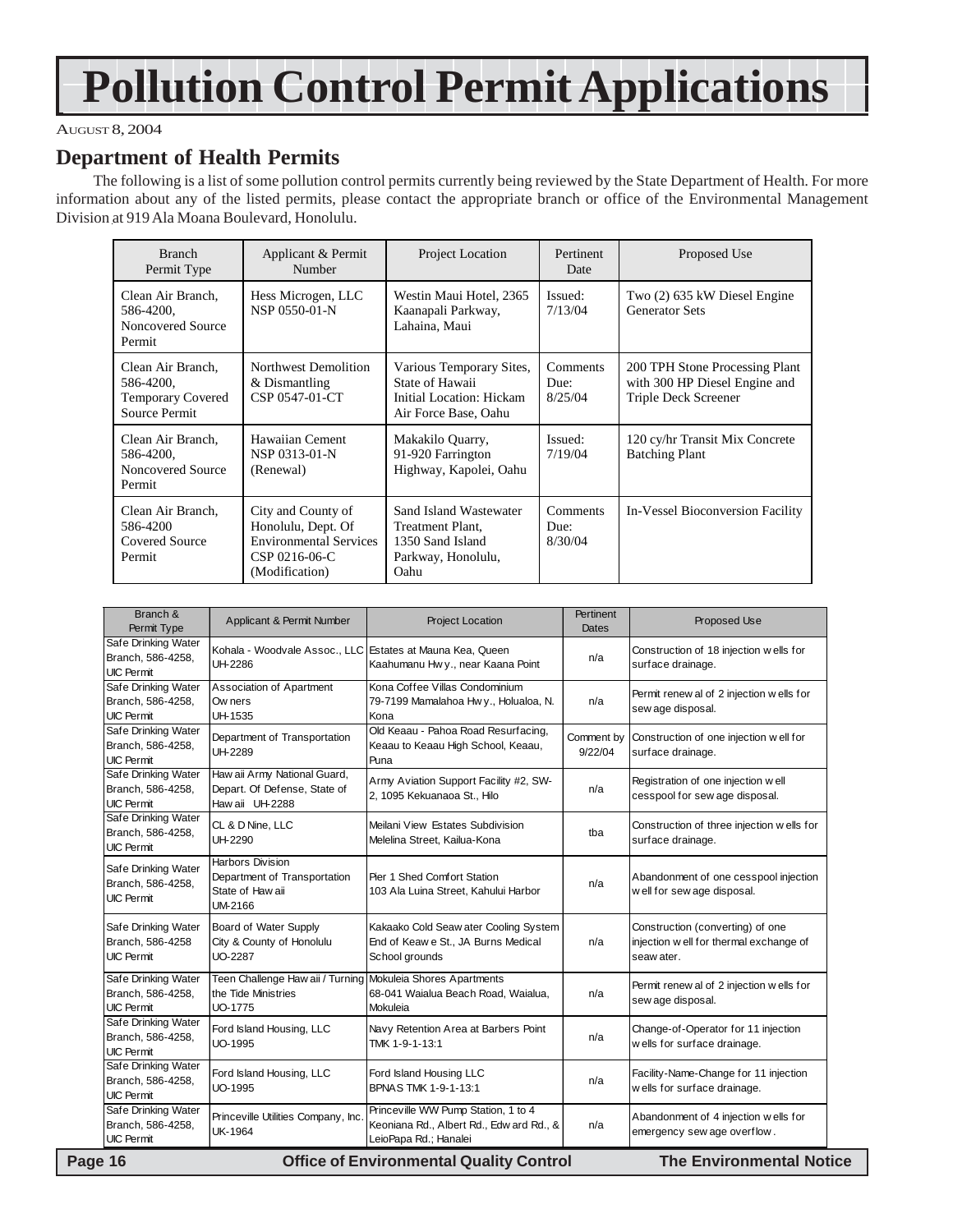

AUGUST 8, 2004

# <span id="page-16-0"></span>**Federal Consistency Reviews**

The Hawai'i Coastal Zone Management (CZM) Program has received the following federal actions to review for consistency with the CZM objectives and policies in Chapter 205A, Hawai'i Revised Statutes. This public notice is being provided in accordance with section 306(d)(14) of the National Coastal Zone Management Act of 1972, as amended. For general information about CZM federal consistency please call John Nakagawa with the Hawai'i CZM Program at 587-2878. For neighboring islands use the following toll free numbers: Lana'i & Moloka'i: 468-4644 x72878, Kaua'i: 274-3141 x72878, Maui: 984- 2400 x72878 or Hawai'i: 974-4000 x72878.

For specific information or questions about an action listed below please contact the CZM staff person identified for each action. Federally mandated deadlines require that comments be received by the date specified for each CZM consistency review and can be mailed to:

Office of Planning Dept. of Business, Economic Development and Tourism P.O. Box 2359 Honolulu, Hawai'i 96804

Or, fax comments to the Hawai'i CZM Program at 587-2899.

# **(1) Federal Funds for Maintenance Dredging of Manele Small Boat Harbor Berthing Areas, Lana'i**

| Applicant:              | State of Hawai'i Department of Land & |
|-------------------------|---------------------------------------|
|                         | <b>Natural Resources</b>              |
|                         | Contact: Michael Fujimoto, 587-0085   |
| <b>Federal Action:</b>  | <b>Federal Financial Assistance</b>   |
| <b>Federal Agency:</b>  | U.S. Fish & Wildlife Service          |
| <b>Location:</b>        | Manele Small Boat Harbor              |
| <b>CZM</b> Contact:     | John Nakagawa, 587-2878               |
| <b>Proposed Action:</b> |                                       |

Federal funding for maintenance dredging of the berthing areas within Manele Small Boat Harbor to eliminate hazardous conditions in the shoaled areas. Total estimated cost is \$28,000. **Comments Due**: August 23, 2004

# **(2) NAVAIR Proposes to Measure and Monitor Specific Characteristics of the Water Column Near the Sand Island Wastewater Outfall**

| Applicant:                      | Naval Air Warfare Center (NAVAIR)     |
|---------------------------------|---------------------------------------|
|                                 | Contact: John Burdette (301-342-2060) |
| <b>Federal Action:</b>          | Federal Agency Activity               |
| <b>Federal Agency:</b> U.S Navy |                                       |
| <b>Location:</b>                | Mamala Bay, O'ahu                     |
| <b>CZM</b> Contact:             | Debra Tom, 587-2840                   |
| <b>Proposed Action:</b>         |                                       |

The NAVAIR proposes to conduct scientific measurements of the water column near the Sand Island Wastewater outfall in Mamala Bay off of the island O'ahu. The project involves the measuring and monitoring of water current, temperature and salinity. The instruments being used include Acoustic Doppler Current Profilers (ADCPs) to measure current flow in and around the Sand Island outfall, Thermister Strings to measure the temperature profile of the water column, and Conductivity-Temperature (C-T String) to measure salinity. The themister strings and C-T string are completely passive sensors. The ADCPs operate at 250 KHz with a maximum range of about 120 meters. The ADCPs will rest on the bottom, looking up towards the surface, collecting water current data above it.

### **Comments Due**: August 23, 2004

# **(3) Market Street Improvements - Wells Street to Mokuhau Road, Wailuku, Maui**

| <b>Applicant:</b>       | County of Maui Department of Public Works   |  |
|-------------------------|---------------------------------------------|--|
|                         | & Environmental Management                  |  |
|                         | Contact: Wendy Kobashigawa, (808) 270-7435  |  |
| <b>Federal Action:</b>  | Federal Financial Assistance and Department |  |
|                         | of the Army Permit                          |  |
| <b>Federal Agency:</b>  | Federal Highway Administration and U.S.     |  |
|                         | Army Corps of Engineers                     |  |
| Location:               | Wailuku, Maui                               |  |
| <b>TMK:</b>             | $(2)$ 3-4-11, 12, 13, 17, 33                |  |
| <b>CZM</b> Contact:     | John Nakagawa, 587-2878                     |  |
| <b>Proposed Action:</b> |                                             |  |
|                         | $\cdots$ $\cdots$                           |  |

Construct street and drainage improvements to Market Street in Wailuku. The project includes constructing a new drainage outlet into Iao Stream.

**Comments Due**: August 23, 2004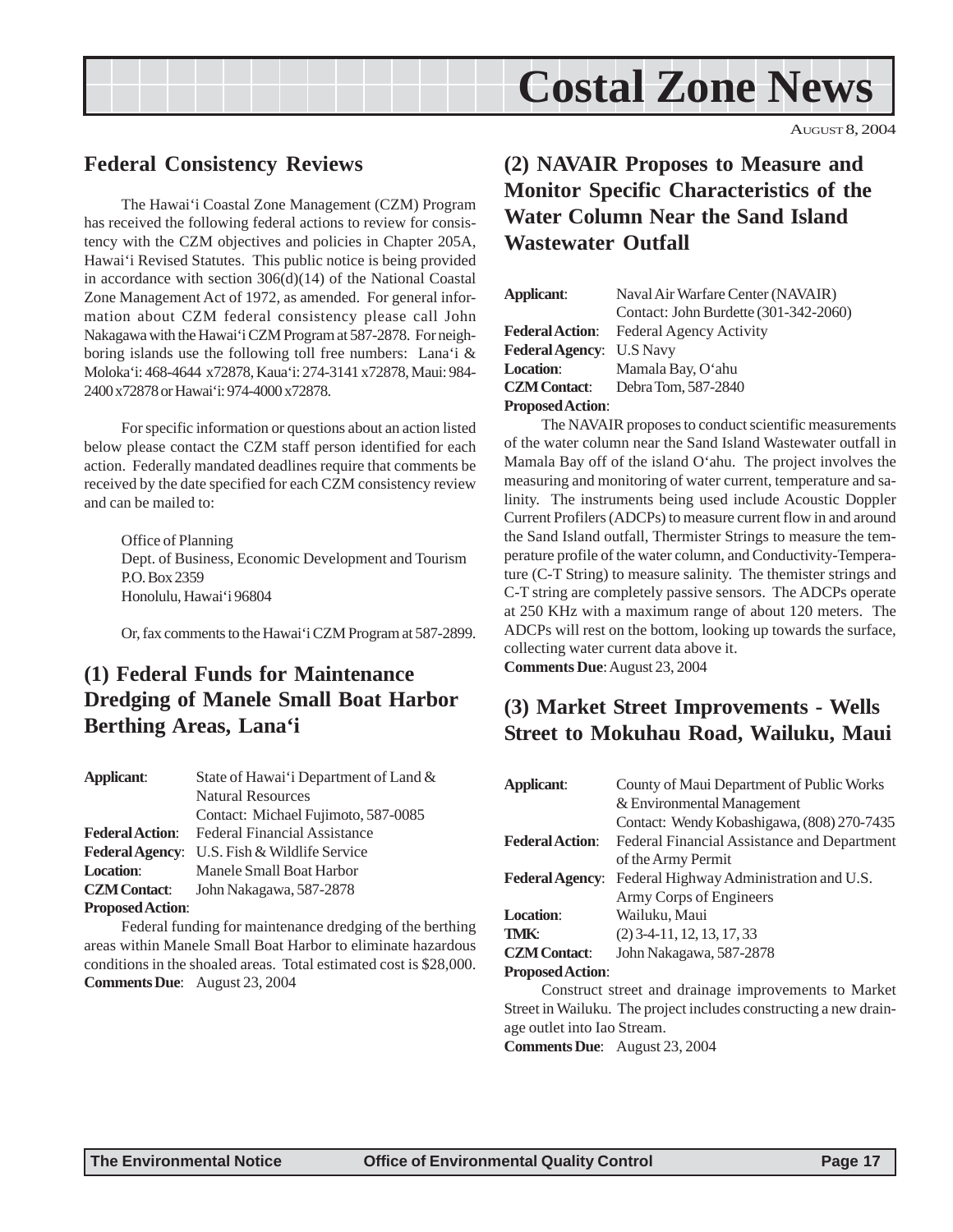# <span id="page-17-0"></span>**Coastal Zone News**

AUGUST 8, 2004

# **Special Management Area (SMA) Minor Permits**

Pursuant to Hawai'i Revised Statute (HRS) 205A-30, the following is a list of SMA Minor permits that have been approved or are pending by the respective county/state agency. For more information about any of the listed permits, please contact the appropriate county/state Planning Department. City & County of Honolulu (523-4131); Hawai'i County (961-8288); Kaua'i County (241-6677); Maui County (270-7735); Kaka'ako Special Design District (587-2878).

| <b>Location (TMK)</b>            | <b>Description (File No.)</b>                             | Applicant/Agent                                              |
|----------------------------------|-----------------------------------------------------------|--------------------------------------------------------------|
| Hawaii: Hilo (2-2-1-27 & 35)     | Installation of Power Poles and appurtenances (SMM 160)   | Hawaii County, Dept of Parks &<br>Recreation                 |
| Honolulu: Nanakuli (8-9-1-2)     | Construct sewer line to existing rec center (2004/SMA-49) | City & County of Honolulu, DDC                               |
| Honolulu: Kailua (4-2-2-2)       | 700 square foot deck (2004/SMA-44)                        | Mid-Pacific Country Club/Brian<br>Fujiwara                   |
| Honolulu: $(3-1-41-5)$           | Shangri-la restoration work (2004/SMA-40)                 | Doris Duke Charitable Foundation/<br><b>Mason Architects</b> |
| Kauai: Hanalei (5-4-4-55)        | Two CPR Sheds (SMA (M) 2005-02)                           | Randall Osakoda                                              |
| Maui: Kihei (3-9-11-02)          | Swimming pool $&$ spa (SM2 20040066)                      | Rixey, George A.                                             |
| Maui: Kaanapali (4-4-8-22)       | Temp placement of steel plates (SM2 20040072)             | Kaanapali Alii AOAO                                          |
| Maui: Haiku (2-7-5-13)           | Single family residence (SM2 20040073)                    | Abe, Arnold D.                                               |
| Maui: Lahaina (4-5-21-7)         | Submarine fiber optic cable (SM2 20040074)                | Sandwich Isles Communications Inc.                           |
| Maui: Makena (2-1-70-72 &<br>84) | Fiber-optic Cable system (SM2 20040075)                   | Sandwich Isles Communications Inc.                           |

# **Environmental Tip**

# *Please use less water*

- Don't let the water run while shaving or brushing teeth.
- Take short showers instead of tub baths.
- Keep drinking water in the refrigerator instead of letting the faucet run until the water is cool.
- Scrape, rather than rinse, dishes before loading into the dishwasher; wash only full loads.
- Wash only full loads of laundry or use the appropriate water level or load size selection on the washing machine.
- Buy high-efficient plumbing fixtures and appliances.
- Repair all leaks (a leaky toilet can waste 200 gallons a day).
- Water the lawn or garden during the coolest part of the day (early morning is best).
- Water plants differently according to what they need.
- Set sprinklers to water the lawn or garden only not the street or sidewalk.
- Use soaker hoses or trickle irrigation systems for trees and shrubs.
- Keep your yard healthy dethatch, use mulch, etc.
- Sweep outside instead of using a hose.